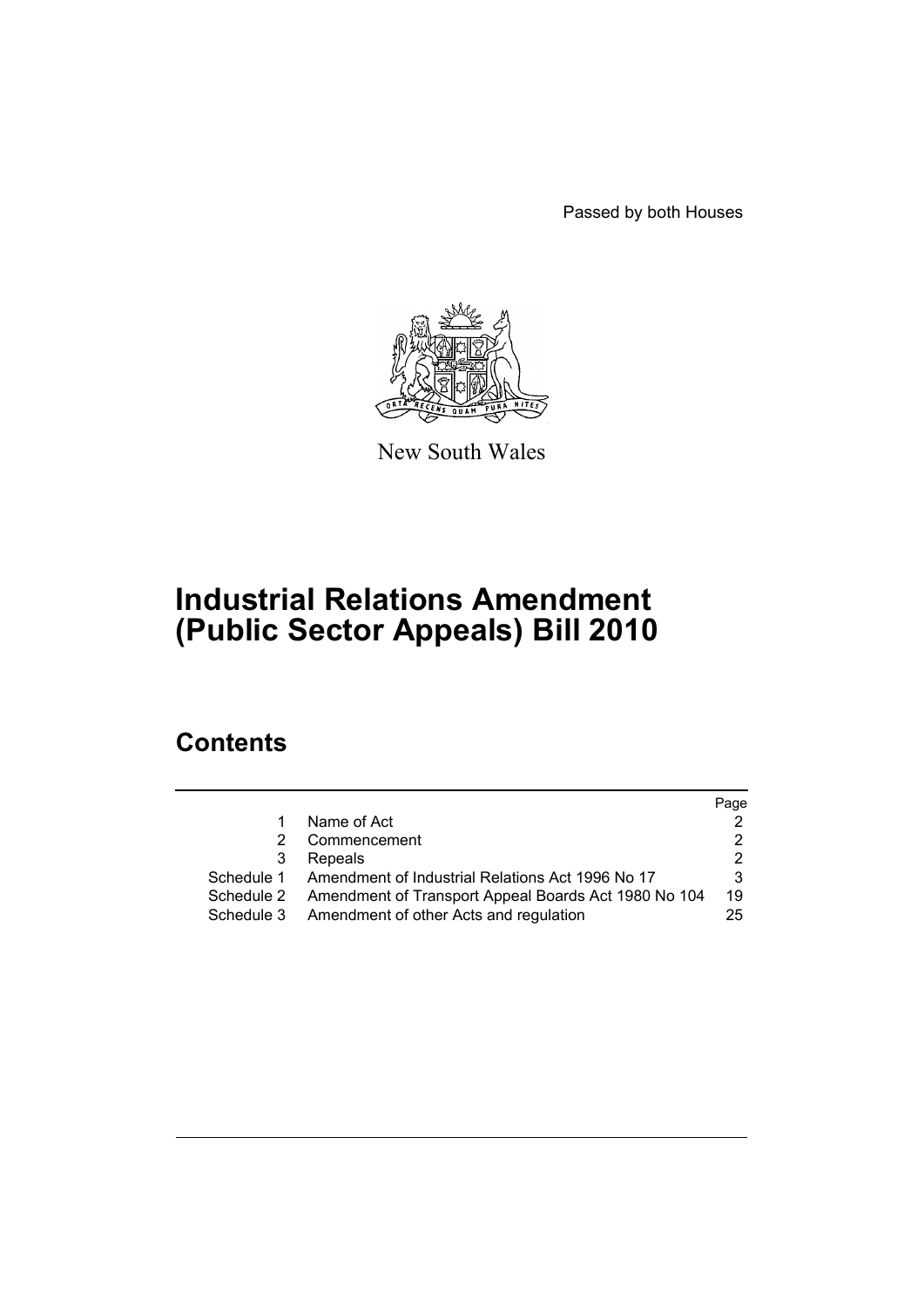*I certify that this public bill, which originated in the Legislative Assembly, has finally passed the Legislative Council and the Legislative Assembly of New South Wales.*

> *Clerk of the Legislative Assembly. Legislative Assembly, Sydney, , 2010*



New South Wales

# **Industrial Relations Amendment (Public Sector Appeals) Bill 2010**

Act No , 2010

An Act to amend the *Industrial Relations Act 1996* and the *Transport Appeal Boards* Act 1980 with respect to the review of decisions concerning the promotion and discipline of public sector employees and transport workers respectively; to repeal the *Government and Related Employees Appeal Tribunal Act 1980*; and to make consequential amendments to other legislation.

*I have examined this bill and find it to correspond in all respects with the bill as finally passed by both Houses.*

*Assistant Speaker of the Legislative Assembly.*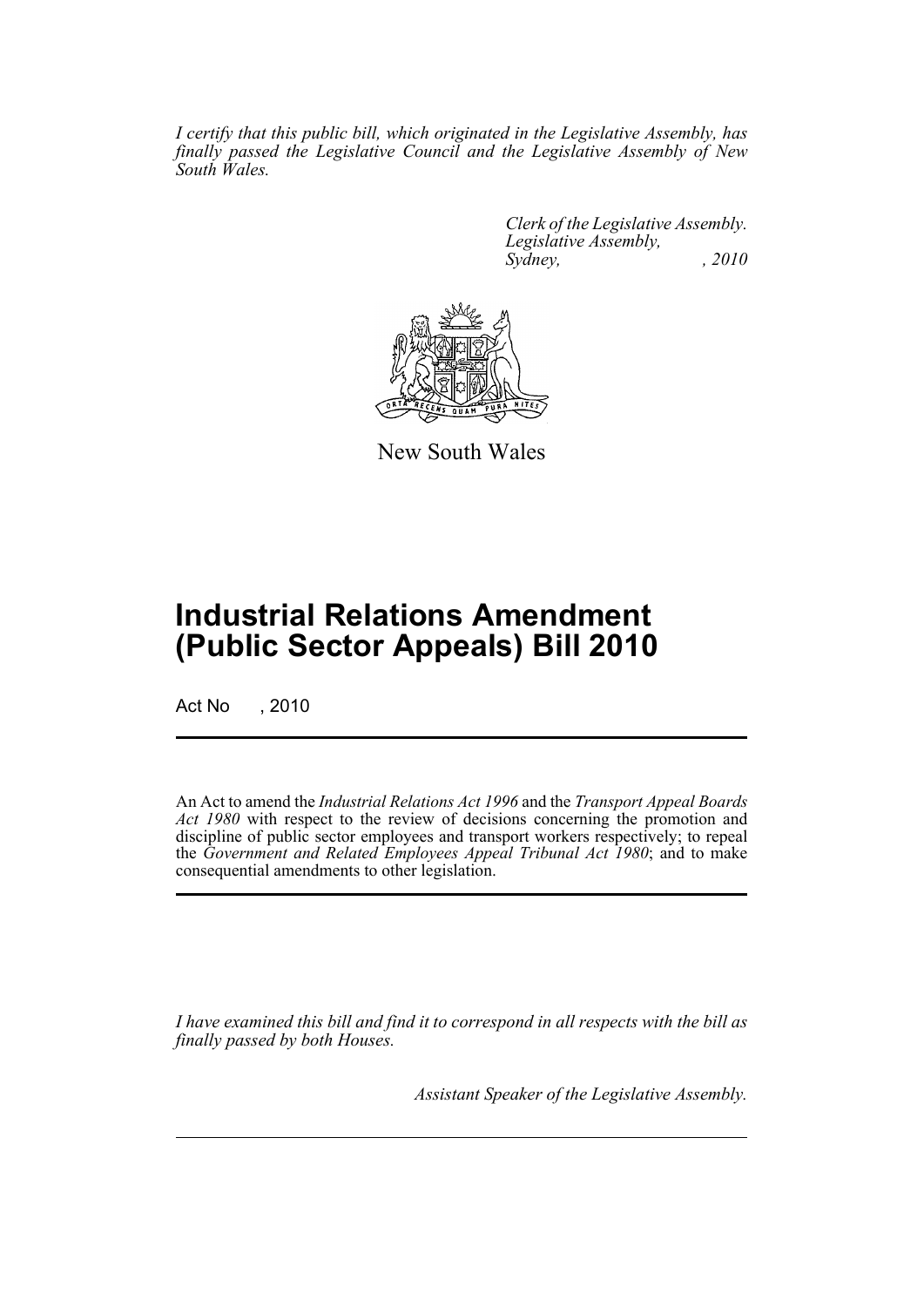# <span id="page-2-0"></span>**The Legislature of New South Wales enacts:**

# **1 Name of Act**

This Act is the *Industrial Relations Amendment (Public Sector Appeals) Act 2010*.

# <span id="page-2-1"></span>**2 Commencement**

This Act commences, or is taken to have commenced, on 1 July 2010.

# <span id="page-2-2"></span>**3 Repeals**

The following are repealed:

- (a) the *Government and Related Employees Appeal Tribunal Act 1980*,
- (b) the *Government and Related Employees Appeal Tribunal (Education Ancillary Staff) Amendment Act 1987*,
- (c) the *Government and Related Employees Appeal Tribunal Regulation 2005*.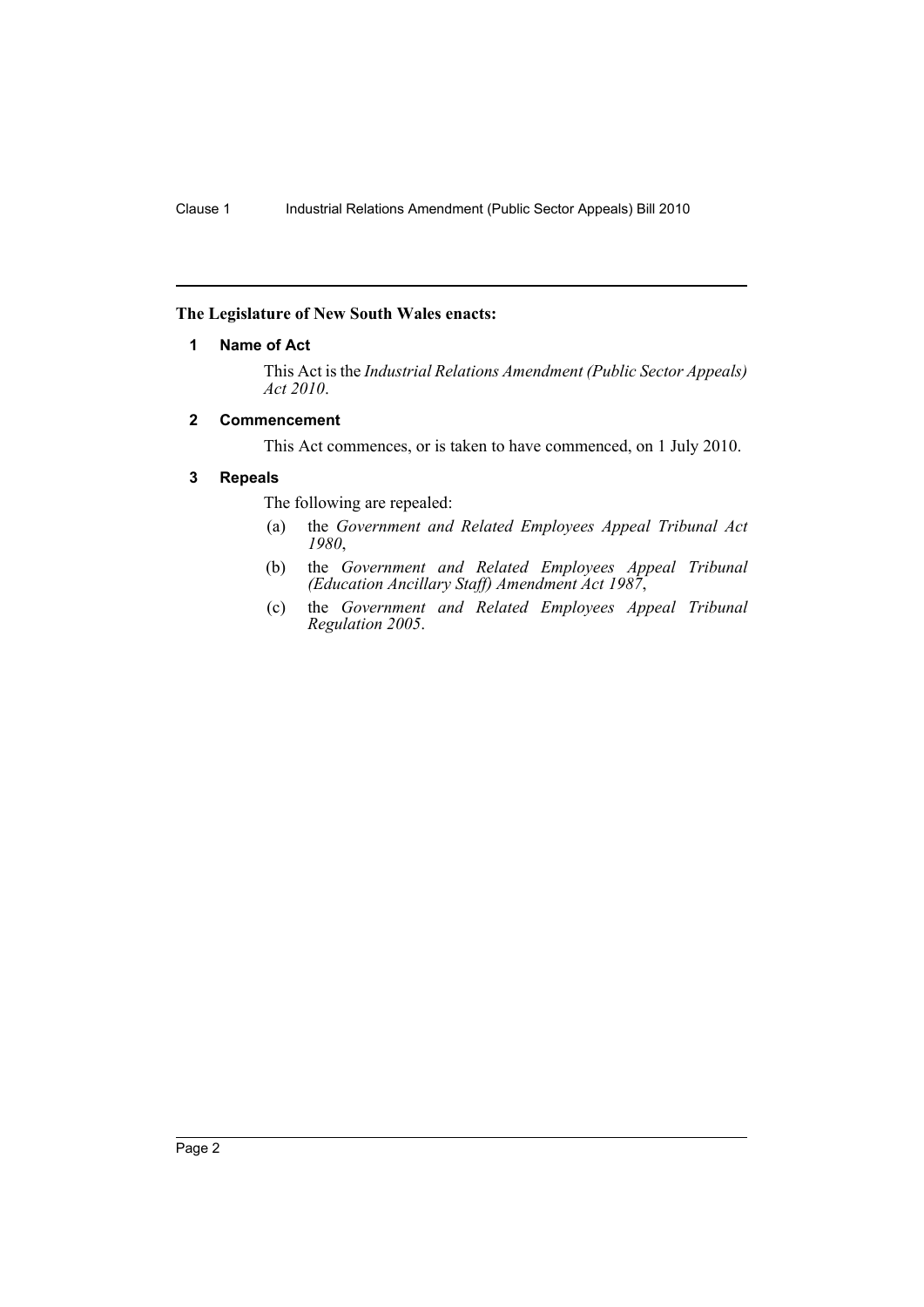Amendment of Industrial Relations Act 1996 No 17 Schedule 1

# <span id="page-3-0"></span>**Schedule 1 Amendment of Industrial Relations Act 1996 No 17**

# **[1] Chapter 2 Employment**

Insert after Part 6:

# **Part 7 Public sector promotion and disciplinary appeals**

# **Division 1 Preliminary**

### **91 Interpretation**

(1) In this Part:

*appeal* means a promotion appeal or a disciplinary appeal.

*appealable decision* means a decision of a kind referred to in section 97 (1).

*approved form* means a form in or to the effect of a form approved by the President of the Commission.

*disciplinary appeal* means an appeal under section 98.

*office* includes position.

*promotion appeal* means an appeal under section 94.

*public sector employee* means a person who is:

(a) employed in a Division of the Government Service within the meaning of the *Public Sector Employment and Management Act 2002* (other than a temporary employee who is employed under Part 2.5 of that Act as a special temporary employee), or

**Note.** The persons referred to in paragraph (a) are staff of Government Departments and other staff in the Government Service other than Ministerial staff.

- (b) employed under Part 1 of Chapter 9 of the *Health Services Act 1997* in the NSW Health Service, or
- (c) an officer, or a temporary employee, within the meaning of the *Teaching Service Act 1980*, or
- (d) employed, whether permanently or otherwise:
	- (i) as an officer of either House of Parliament, or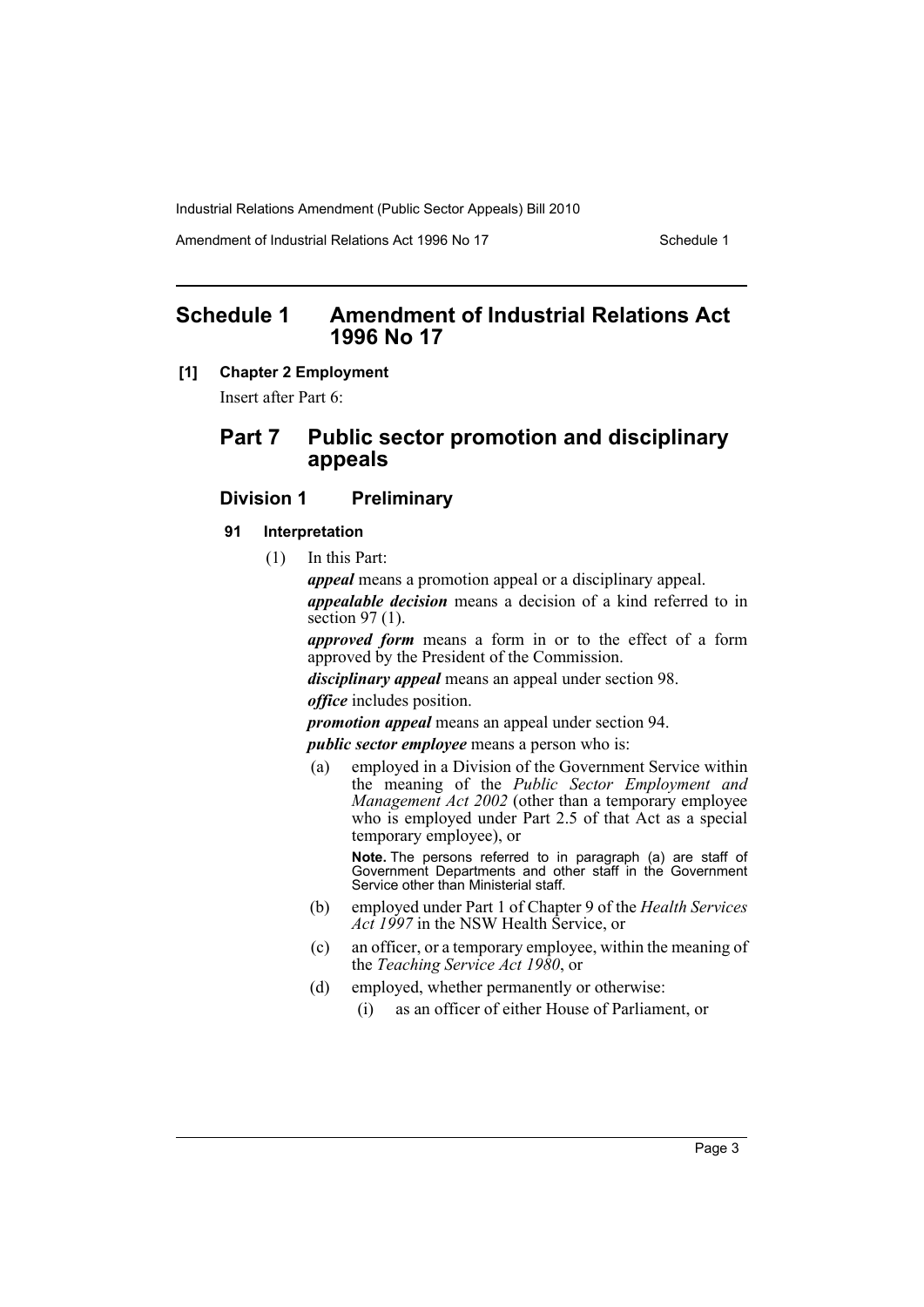Schedule 1 Amendment of Industrial Relations Act 1996 No 17

- (ii) in any position under the separate control of the President of the Legislative Council or Speaker of the Legislative Assembly, or under their joint control, or
- (e) otherwise employed in the service of the Crown.

*public sector employer* means the following:

- (a) for a public sector employee of the class referred to in paragraph (a) of the definition of *public sector employee* the appropriate Division Head within the meaning of the *Public Sector Employment and Management Act 2002*,
- (b) for a public sector employee of the class referred to in paragraph (b) of that definition—the Director-General of the Department of Health,
- (c) for a public sector employee of the class referred to in paragraph (c) of that definition—the Director-General of the Department of Education and Training,
- (d) for a public sector employee of the class referred to in paragraph (d) of that definition:
	- (i) who is an officer of the Legislative Council or under the separate control of the President of the Legislative Council—the President, or
	- (ii) who is an officer of the Legislative Assembly or under the separate control of the Speaker of the Legislative Assembly—the Speaker, or
	- (iii) who is under the joint control of the President of the Legislative Council and the Speaker of the Legislative Assembly—the President and Speaker jointly,
- (e) for a public sector employee of the class referred to in paragraph (e) of that definition—the person in whose service the employee is employed.
- (2) A reference in this Part to:
	- (a) the appointment of a public sector employee to fill a vacant office includes a reference to the appointment of a public sector employee to a higher position, and
	- (b) a vacant office includes a reference to a higher position the subject of an appointment referred to in paragraph (a).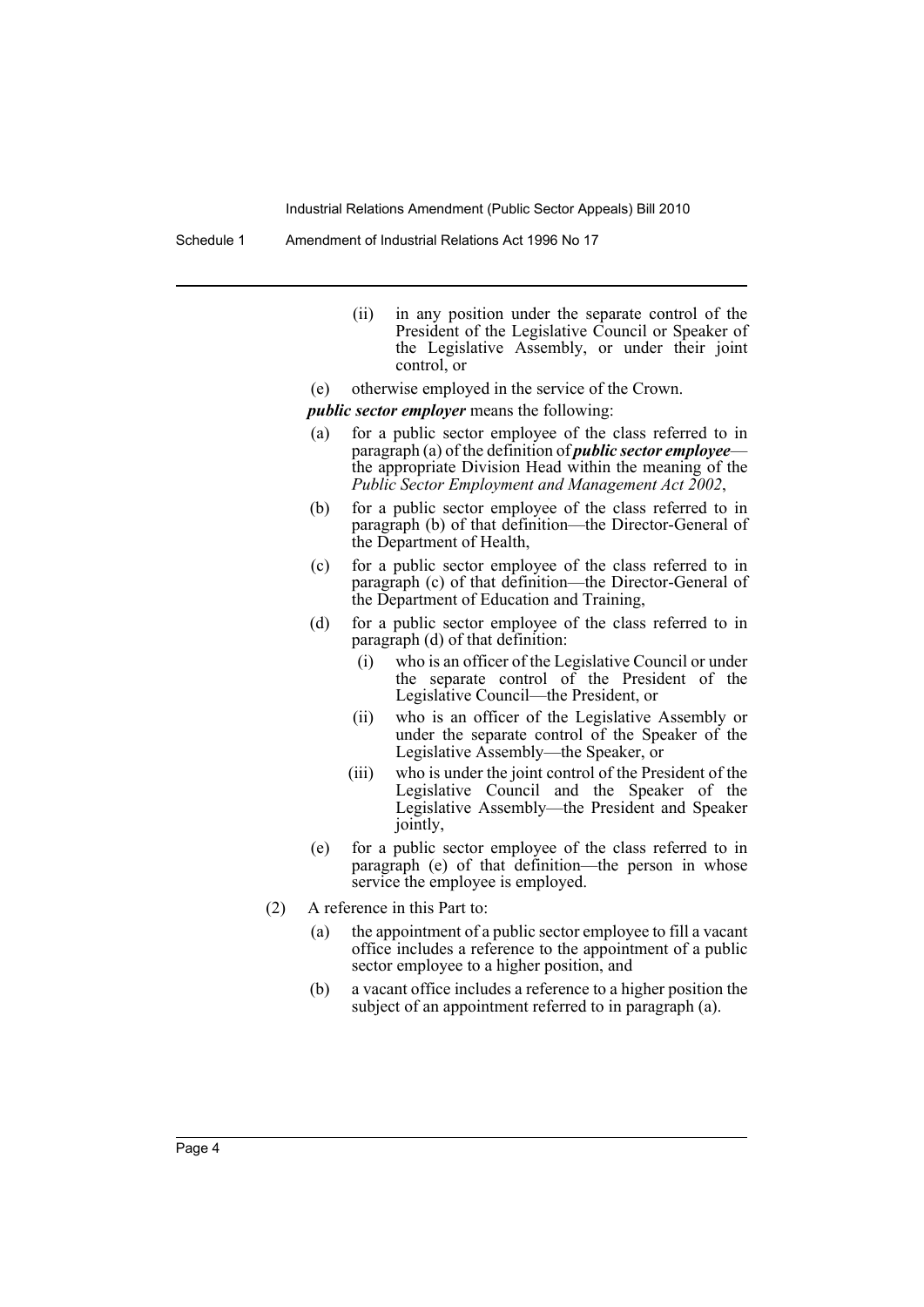Amendment of Industrial Relations Act 1996 No 17 Schedule 1

### **92 Application of Part**

- (1) This Part applies to and in respect of promotion appeals and disciplinary appeals by public sector employees other than those public sector employees or employees of a class of public sector employees who under:
	- (a) an award or enterprise agreement made or approved by the Commission on or after the commencement of this section are not entitled to appeal to the Commission under this Part, or
	- (b) an industrial instrument or any other agreement, contract, understanding or undertaking (whether express or implied) were not entitled to appeal to the Government and Related Employees Appeal Tribunal under the *Government and Related Employees Appeal Tribunal Act 1980* as in force immediately before its repeal.
- (2) Notice of an industrial instrument or any other agreement, contract, understanding or undertaking referred to in subsection (1) in relation to public sector employees or employees of a class of public sector employees may be published on the website of the Department of Premier and Cabinet.
- (3) Any such notice is prima facie evidence that this Part does not apply to the employees to whom the notice relates.

# **Division 2 Promotion appeals**

#### **93 Publication of notices**

- (1) A public sector employer who decides to appoint or recommend the appointment of a person to fill a vacant office or position in the establishment of the employer must cause particulars of the decision to appoint or recommend the appointment of the person to be published in a notice (an *appointment notice*) in accordance with this section.
- (2) Subsection (1) applies if the public sector employer is:
	- (a) a Department Head (within the meaning of the *Public Sector Employment and Management Act 2002*) and the person appointed or whose appointment is recommended is an officer within the meaning of that Act in that or any other Department, or
	- (b) a Division Head (within the meaning of the *Public Sector Employment and Management Act 2002*) other than a Department Head and the person appointed or whose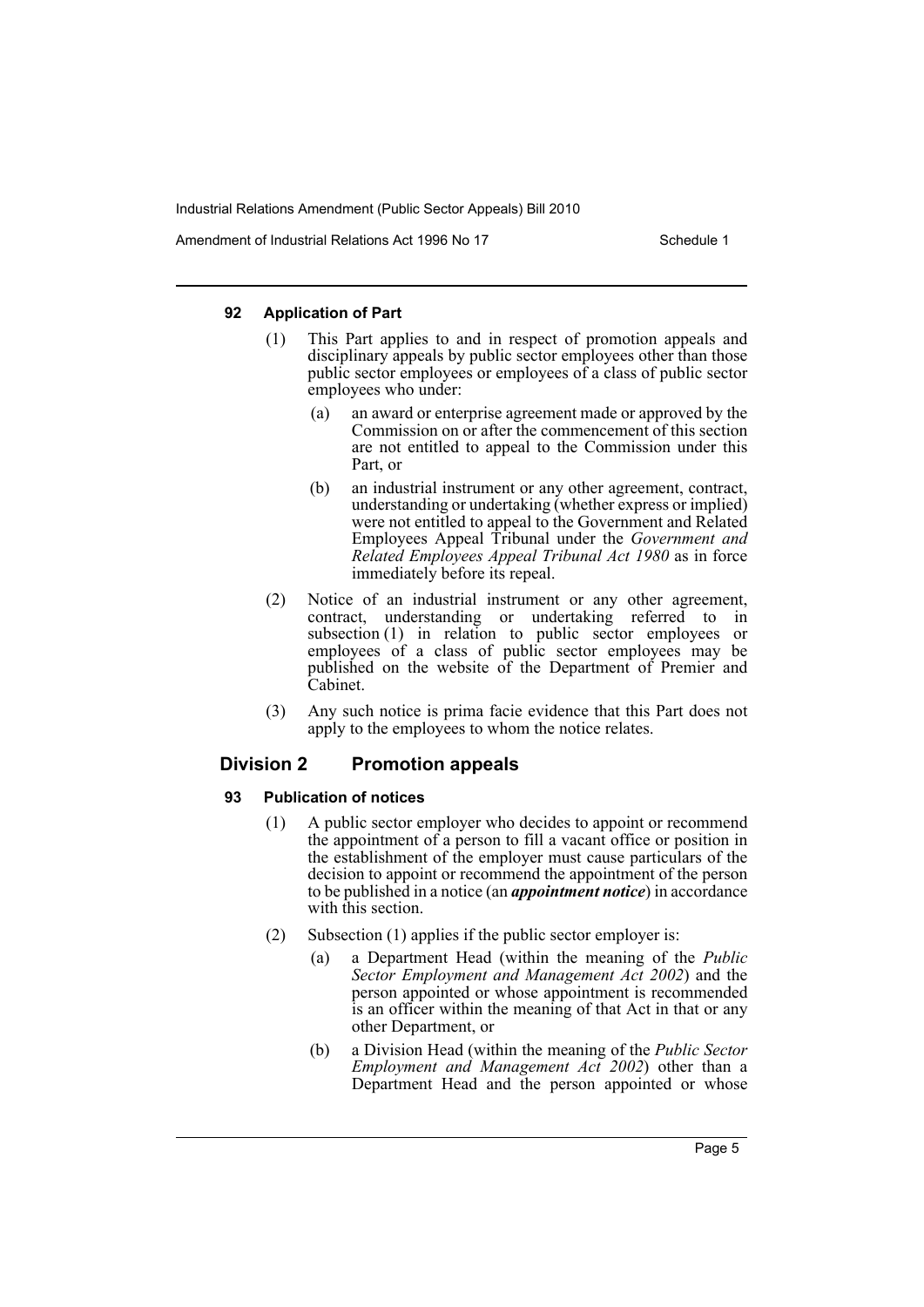appointment is recommended is an employee in that Division, or

- (c) the Director-General of the Department of Health and the person appointed or whose appointment is recommended is a member of the NSW Health Service, or
- (d) any other employer and the person appointed or whose appointment is recommended is an employee of that employer.
- (3) The appointment notice is to be published not later than 14 days after the acceptance by the person of the appointment and the notice is to be distributed to the employees of the employer.
- (4) The employees of an employer referred to in subsection (2) (c) are, for the purpose of distributing the appointment notice, those members of the NSW Health Service who are employed in or in connection with the public health organisation or other division of that Service in which the vacant office forms part.
- (5) The appointment notice:
	- (a) may, without limiting the manner in which it may otherwise be published, appear on the NSW Government's recruitment website, and
	- (b) is taken to have been distributed in accordance with this section if that website contains the notice and is made available to the employees of the employer.
- (6) If the person accepts the appointment, the employer must give notice in writing of the following to every other person who applied unsuccessfully for the appointment (other than a person who withdrew his or her application):
	- (a) the fact of that person's acceptance,
	- (b) the fact of publication of the appointment notice,
	- (c) the date of the appointment notice.
- (7) The notice under subsection (6) must be given not later than 14 days after the acceptance.
- (8) If, by or under any other Act, an employer is required to give notice of the particulars of a decision of the kind referred to in subsection (1), any such notice is taken to be an appointment notice if given within the time limited by subsection  $(\hat{3})$ .
- (9) An appointment notice (other than a notice to which subsection (8) applies) is, if a form is prescribed by the regulations, to be in the form so prescribed.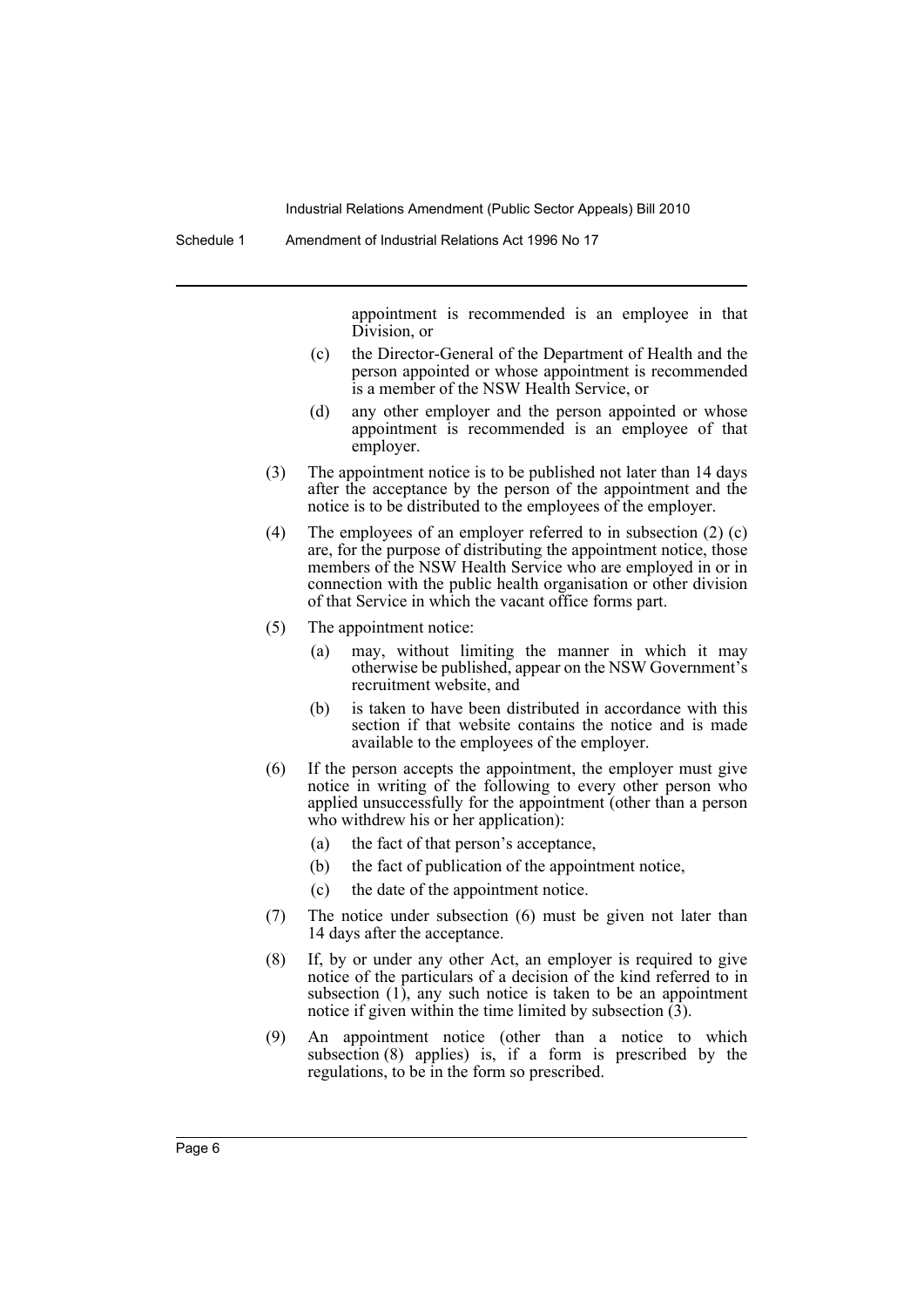Amendment of Industrial Relations Act 1996 No 17 Schedule 1

(10) The Commission may, on application by an employer, permit an appointment notice to be given to the employer's employees in an approved form.

### **94 Right of appeal**

- (1) Subject to and in accordance with this Part, a public sector employee who is:
	- (a) employed as an officer in a Department within the meaning of the *Public Sector Employment and Management Act 2002*—may appeal on the promotions appeal ground to the Commission against a decision of an employer (being a Department Head within the meaning of that Act) to appoint or recommend the appointment of another such officer to fill a vacant office in that or any other Department, and
	- (b) employed as a member of staff of a Division of the Government Service other than a Department—may appeal on the promotions appeal ground to the Commission against a decision of the employee's employer (being the appropriate Division Head within the meaning of that Act) to appoint or recommend the appointment of another employee in that Division to fill a vacant office in that Division, and
	- (c) a member of the NSW Health Service employed in or in connection with a division of the Service—may appeal on the promotions appeal ground to the Commission against a decision of the employee's employer (being the Director-General of the Department of Health) to appoint or recommend the appointment of another employee employed in or in connection with that division to fill a vacant office in or in connection with that division, and
	- (d) a person other than an officer referred to in paragraph (a), (b) or (c)—may appeal on the promotions appeal ground to the Commission against a decision of the employee's employer to appoint or recommend the appointment of another employee of that employer to fill a vacant office.
- (2) For the purposes of this section, the *promotions appeal ground* is that the appellant is, having regard to any relevant document in relation to the vacant office, more entitled to be appointed to the vacant office than the employee in whose favour the decision was made.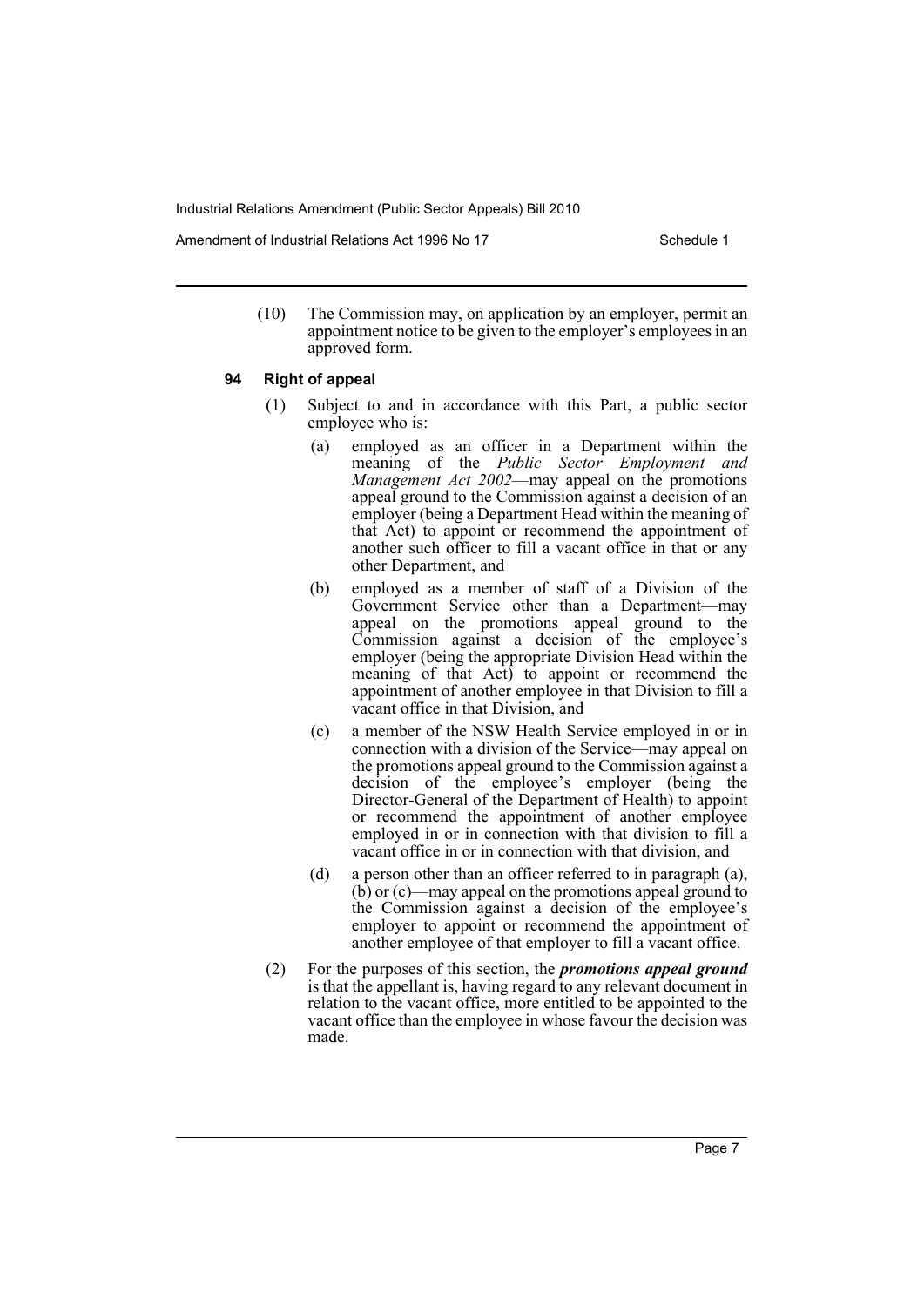Schedule 1 Amendment of Industrial Relations Act 1996 No 17

(3) In this section:

*relevant document*, in relation to a vacant office, means the provisions of any Act, statutory instrument, industrial award or agreement or of any advertisement which is required to be applied or taken into consideration by the employer in respect of an appointment to the vacant office that is published in good faith in relation to the vacant office.

#### **95 Excluded circumstances**

A public sector employee is not entitled to appeal under section 94 in respect of the decision of a public sector employer relating to a vacant office:

- (a) if the appointment to the vacant office is not a permanent appointment, or
- (b) if the vacant office is an office specified in Schedule 1, 2 or 3 to the *Statutory and Other Offices Remuneration Act 1975*, or
- (c) if the vacant office is a Department Head position in the Public Service, or
- (d) if the maximum salary applicable to the vacant office at the date of the decision of the employer exceeds:
	- (i) except as provided by subparagraph (ii)—the amount equal to the maximum salary applicable to a clerk's position graded 12 in the Public Service, or
	- (ii) where another amount is prescribed by the regulations—that other amount, or
- (e) unless the maximum salary applicable to the vacant office is greater than the salary paid, at the date of the decision of the employer, to the appellant in relation to the office held by the appellant at that date, or
- (f) unless the maximum salary applicable to the vacant office is greater than the salary paid, at the date of the decision of the employer, to the employee in whose favour that decision is made in relation to the office held by the employee at that date, or
- (g) unless, where an invitation to apply for appointment to the vacant office was given by the employer to its employees or advertised generally, the employee duly made application for appointment to the vacant office, or
- (h) unless the employee satisfies the minimum requirements, in relation to the vacant office, of any Act, statutory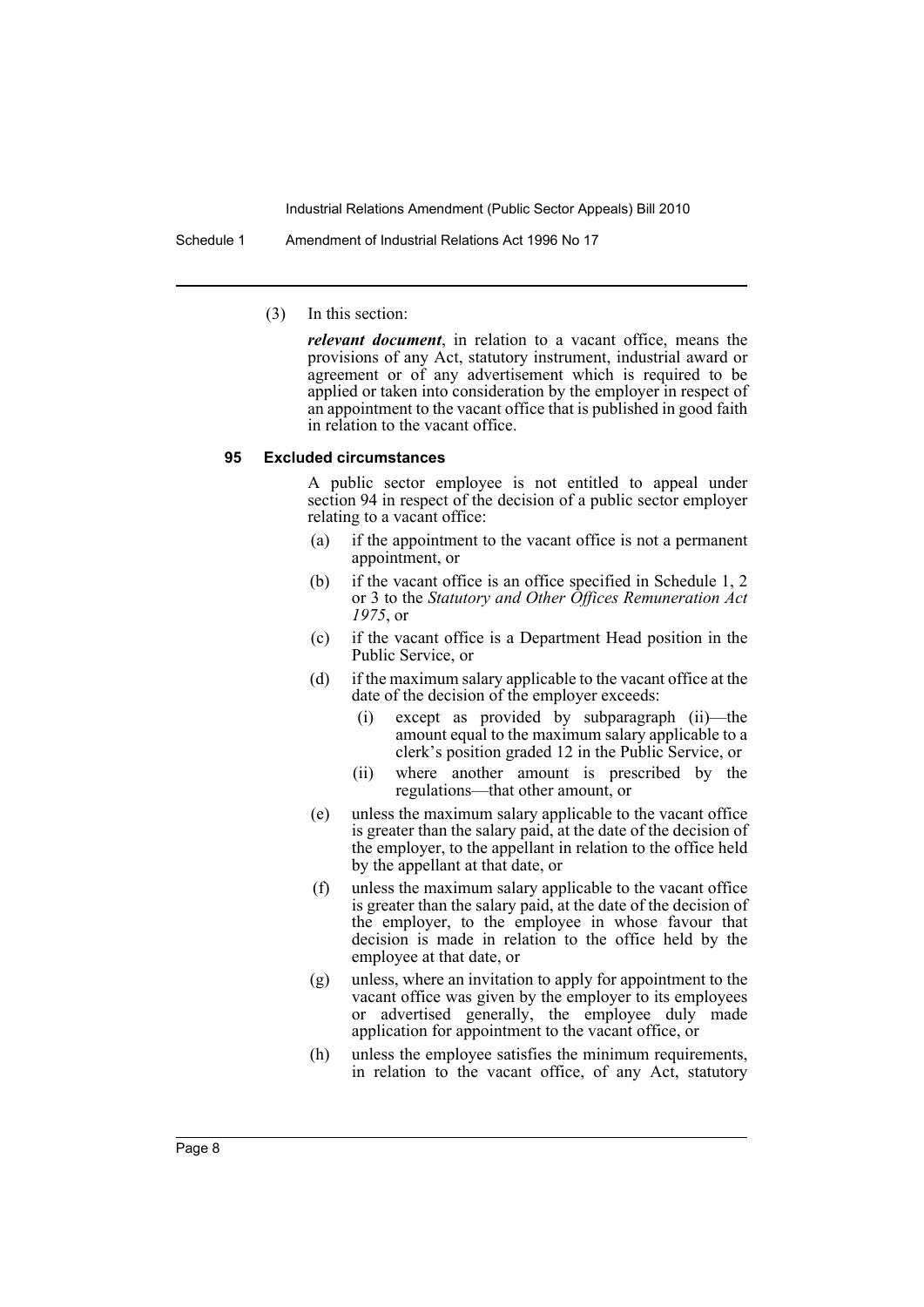Amendment of Industrial Relations Act 1996 No 17 Schedule 1

instrument, industrial award or agreement or advertisement referred to in section 94, or

- (i) unless the employee is willing to take up duties in the vacant office, or
- (j) if the employee or the employee in whose favour the decision of the employer is made is:
	- (i) a temporary employee or a casual employee (within the meaning of Part 2.1 of the *Public Sector Employment and Management Act 2002*) of the Public Service, or
	- (ii) a temporary employee within the meaning of the *Teaching Service Act 1980*, or
	- (iii) in relation to a public sector employee of a class referred to in paragraph  $(a)$ ,  $(b)$ ,  $(d)$  or  $(e)$  of the definition of *public sector employee* in section 91 (1), an employee who is employed, otherwise than permanently, in the service of his or her employer.

# **96 Effect of failure to notify vacancy**

- (1) If no invitation to apply for appointment to a vacant office in the establishment of a public sector employer:
	- (a) is given by the employer to the employer's employees, or
	- (b) is advertised generally (whether by publication in a newspaper, on a recruitment website used by the employer or in some other manner),

an affected employee may, if otherwise entitled, appeal to the Commission against the decision of the employer to appoint or recommend the appointment of one of the employer's employees to fill the vacant office.

(2) In this section:

*affected employee*, in relation to a vacant office in the establishment of a public sector employer, means:

- (a) if the vacant office is not one in the Government Service or the NSW Health Service—any public sector employee employed by the employer, or
- (b) if the vacant office is one in the Government Service only public sector employees employed in the same Division (within the meaning of the *Public Sector Employment and Management Act 2002*) of which the vacant office forms part, or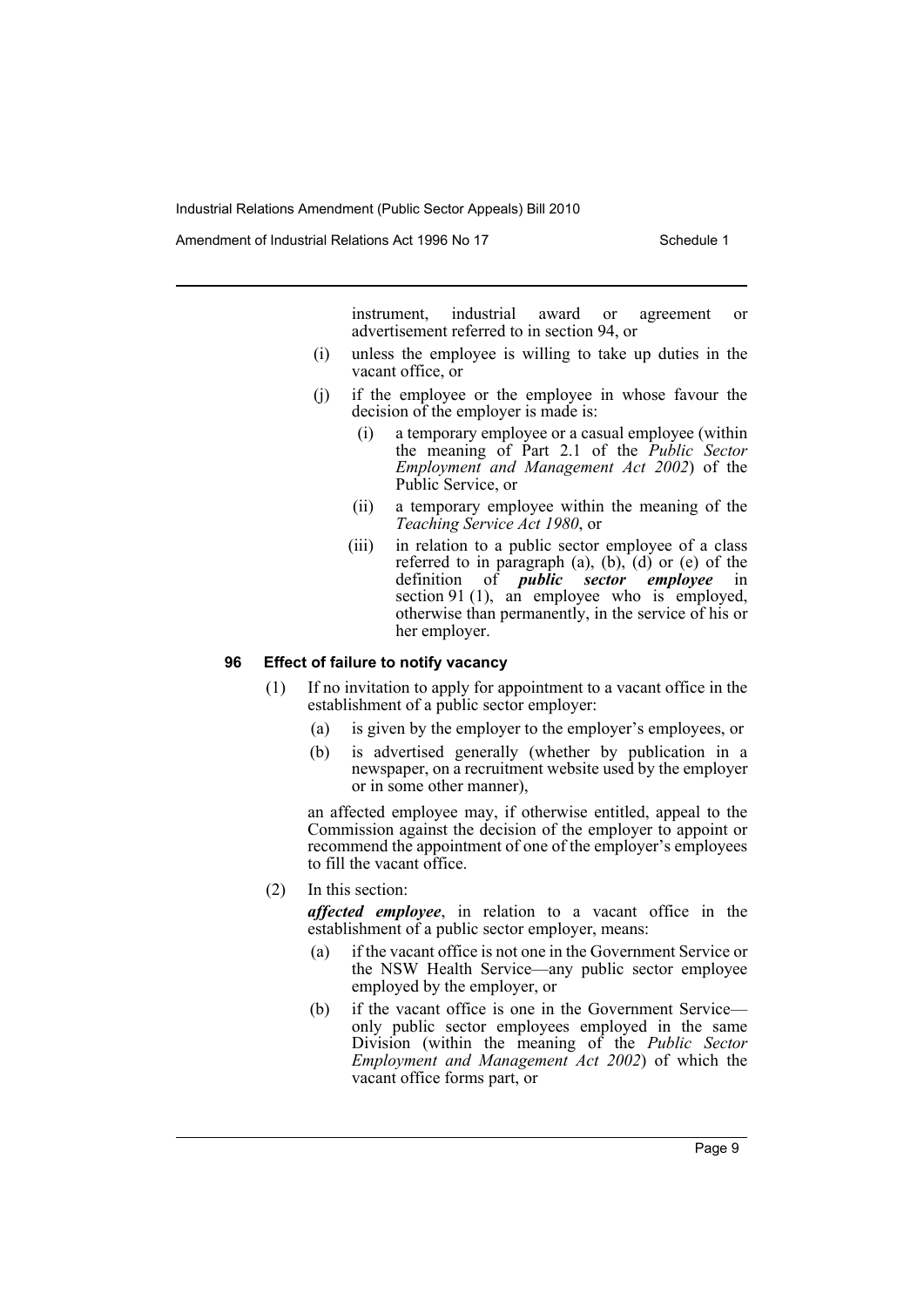Schedule 1 Amendment of Industrial Relations Act 1996 No 17

(c) if the vacant office is one in the NSW Health Service only employees employed in or in connection with the same division of that Service of which the vacant office forms part.

# **Division 3 Disciplinary appeals**

#### **97 Notice of certain decisions etc**

- (1) This section applies to the following decisions made by a public sector employer in relation to a public sector employee:
	- (a) a decision to defer, for a period in excess of 6 months, the payment of an increment to the employee,
	- (b) a decision to reduce the rank, classification, position, grade or pay of the employee,
	- (c) a decision to impose a fine or forfeit pay,
	- (d) a decision to annul the appointment of an employee appointed on probation,
	- (e) a decision to suspend the employee as a punishment where the employee is held to be guilty of misconduct or contravention of any law or any rule or direction of the employer,
	- (f) a decision to dismiss the employee,
	- (g) a decision to direct or to require the employee to resign.
- (2) A public sector employer who makes a decision to which this section applies in relation to an employee must give the employee notice, in writing, of the decision as soon as practicable after the decision is made, except as otherwise provided by an order made under subsection (4).
- (3) If the employer is unable to give the employee notice of the decision within 14 days after it is made, the employer may apply to the Commission for an order as to the giving of the notice.
- (4) On receipt of an application under subsection (3), the Commission may make such order as the Commission thinks fit as to the giving of the notice or may make an order dispensing with the giving of the notice.
- (5) A notice may be given, or the giving of a notice may be dispensed with, in accordance with an order made under subsection  $(4)$ .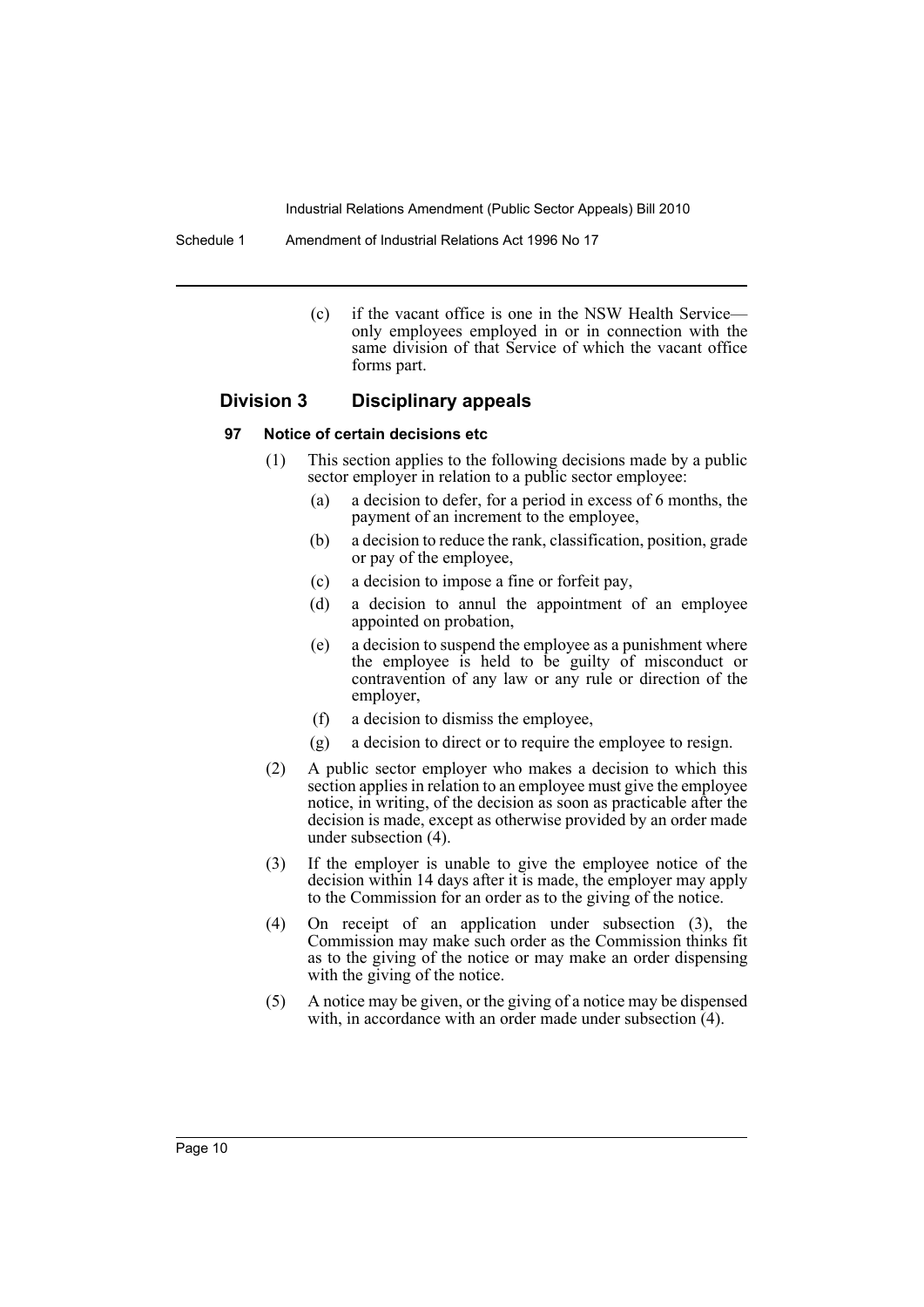Amendment of Industrial Relations Act 1996 No 17 Schedule 1

(6) In subsection (1) (f):

*dismiss* includes dispensing with the services of an employee (including under any right or power of the Crown to dispense with the services of an employee).

- (7) For the purposes of this Division:
	- (a) a decision of a kind referred to in subsection (1) (d), (f) or (g) is a decision that may, subject to this Act, be appealed against under section 98 regardless of whether the decision was made for disciplinary reasons, and
	- (b) a reference to a public sector employer making a decision of a kind referred to in subsection (1) includes a reference to any other person (including the Crown) who is authorised by or under any law to make that decision or to carry it into effect.

#### **98 Right of appeal**

- (1) Despite anything contained in any other Act, a public sector employee may, subject to and in accordance with this Part, appeal to the Commission against an appealable decision of his or her employer.
- (2) Such an appeal may be made on the ground that the decision appealed against was made substantially in reprisal for a protected disclosure within the meaning of the *Protected Disclosures Act 1994*.
- (3) However, employees of the following classes cannot appeal to the Commission against an appealable decision referred to in section 97 (1) (d), (f) or (g):
	- (a) employees engaged under a contract of employment for:
		- (i) a specified period of time that is less than 6 months, or
		- (ii) a specified task that is of less than 6 months duration,
	- (b) employees serving a period of probation or qualifying period, if the duration of the period, or the maximum duration of the period, is determined in advance and either:
		- (i) the period, or the maximum duration, is 3 months or less, or
		- (ii) if the period, or the maximum duration, is more than 3 months—the period, or the maximum duration, is reasonable having regard to the nature and circumstances of the employment and the statutory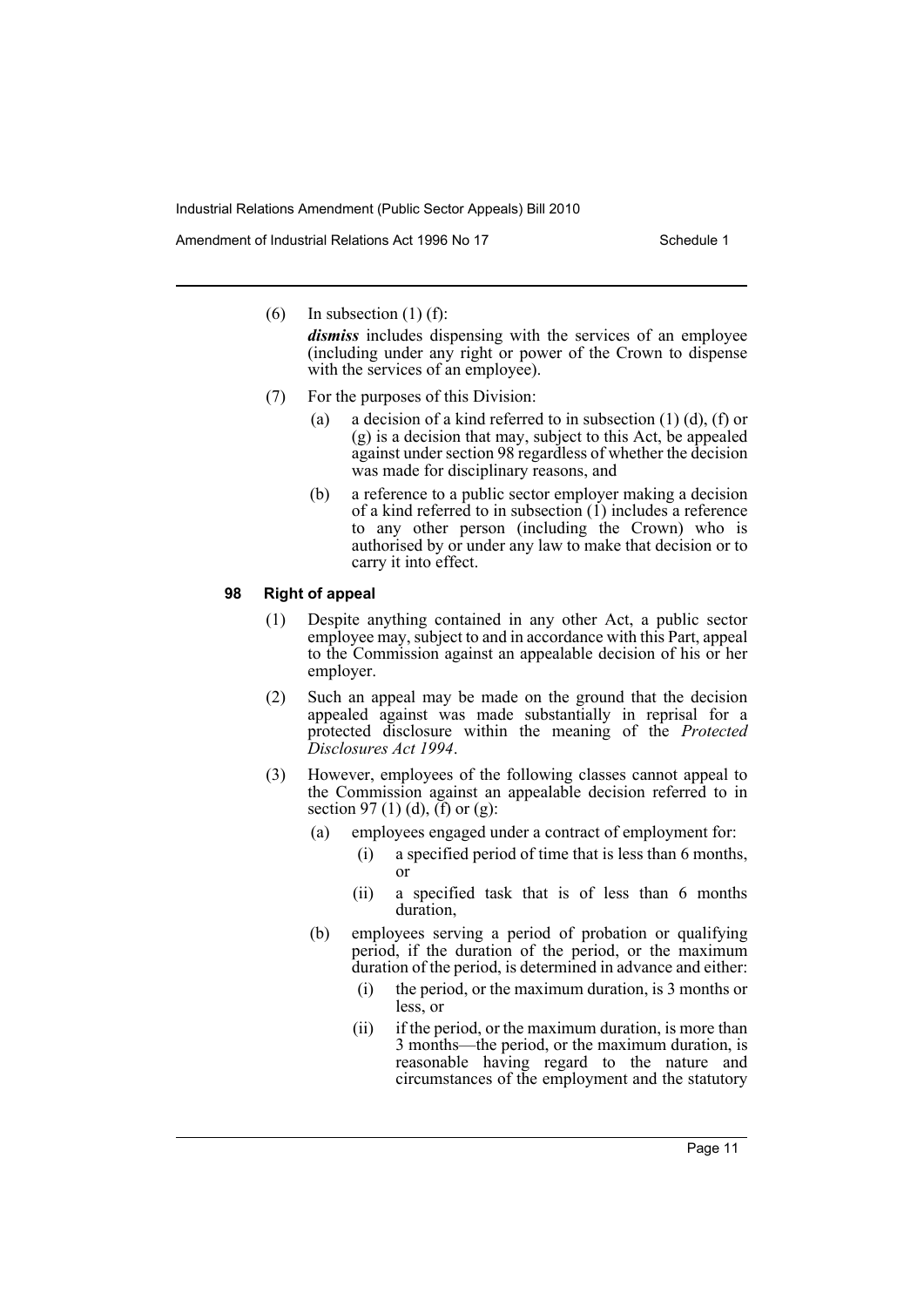provisions relating to the probationary appointment of the employee concerned,

- (c) employees engaged on a casual basis for a short period except those who:
	- (i) are engaged by a particular employer on a regular and systematic basis for a sequence of periods of employment during a period of at least 6 months, and
	- (ii) would, but for the decision of the employer, have had a reasonable expectation of continuing employment with the employer.

#### **99 Alternative rights of appeal**

- (1) Nothing in section 98 derogates from or otherwise affects any right of appeal a public sector employee may have, or other proceedings which may be instituted by the employee or on his or her behalf, under this or any other Act or law or any industrial award or agreement (whether enacted, existing or made before, on or after 1 July 2010) in respect of an appealable decision.
- (2) A public sector employee may not appeal to the Commission under section 98 in respect of an appealable decision if:
	- (a) the employee has elected, in writing, to forgo a right of appeal under section 98 in respect of the decision, or
	- (b) the employee makes an appeal or institutes other proceedings, or proceedings are instituted on the employee's behalf, in respect of an appealable decision under an Act or law or an industrial award or agreement referred to in subsection (1).
- (3) If an employee appeals to the Commission under section 98 in respect of an appealable decision, the employee may not then, in respect of that decision, appeal or institute other proceedings or proceedings may not be instituted on his or her behalf under an Act or law or an industrial award or agreement referred to in subsection  $(1)$ .

#### **100 Appealable decisions may be carried into effect despite right of appeal**

- (1) An appealable decision may be carried into effect whether or not an appeal may be (or has been) made against the decision under this Division.
- (2) However, if the decision appealed against is a decision of a kind referred to in section  $97(1)$  (d), (f) or (g), a permanent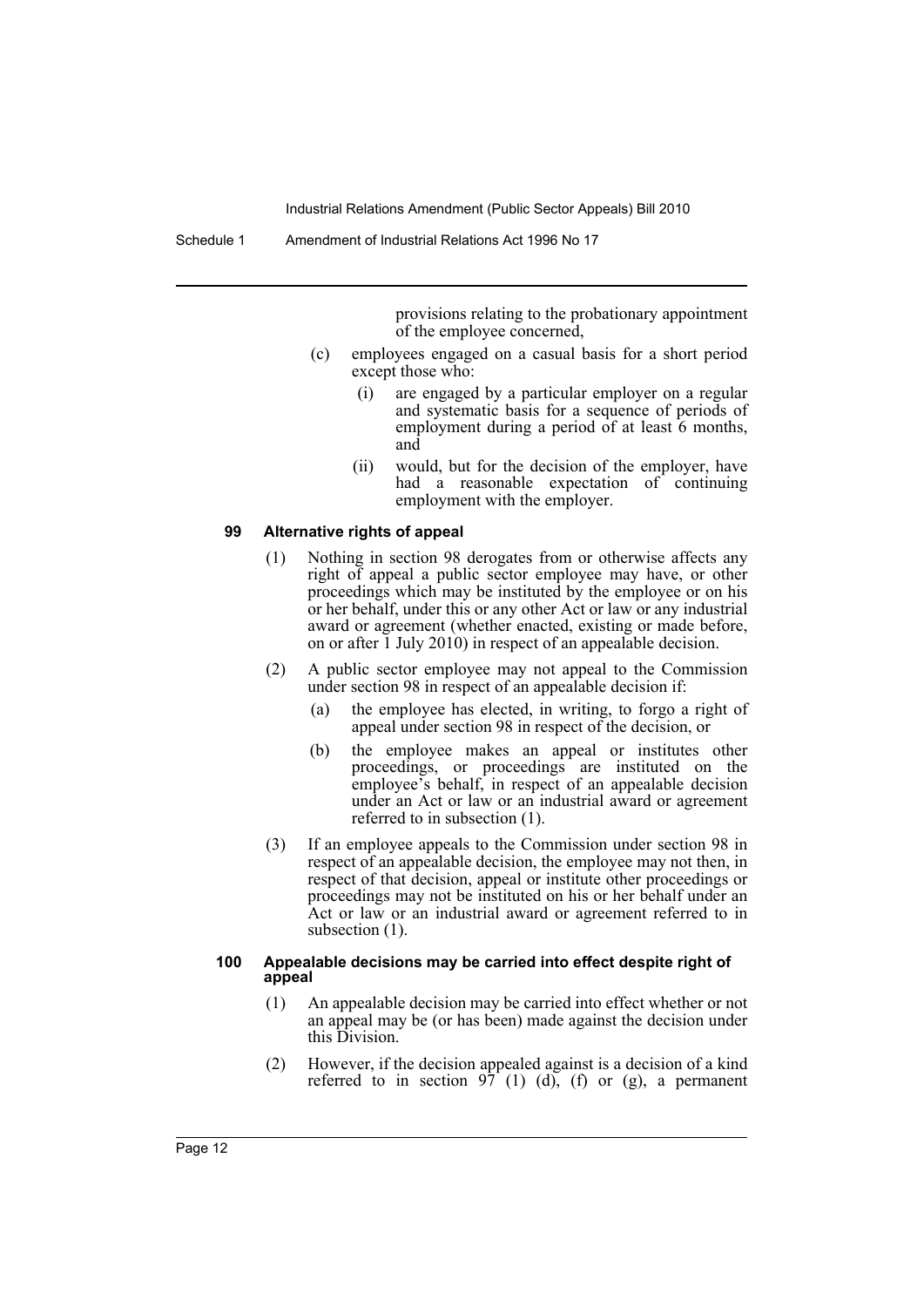Amendment of Industrial Relations Act 1996 No 17 Schedule 1

appointment is not to be made to the position held by the employee when the decision was made until:

- (a) the time for making an appeal against the decision has expired without an appeal having been made, or
- (b) if an appeal is made within that time—the appeal is determined or has lapsed.

# **Division 4 Procedures relating to the making of appeals**

#### **100A Notice of appeal**

A public sector employee may make an appeal by lodging with the Industrial Registrar a notice of appeal in the approved form.

# **100B Time for lodging appeal**

- (1) Notice of a promotion appeal must be lodged:
	- within 21 days after the date of the notice of particulars under section 93 (1), or
	- (b) within 21 days after receipt by the public sector employee of a notice under that subsection that bears no date.
- (2) Notice of a disciplinary appeal must be lodged within 28 days after the public sector employee is notified of the decision against which the appeal is to be made.
- (3) Nothing in this section prevents a public sector employee from appealing against a decision that was not notified, or particulars of which were not notified, to the public sector employee as required by or under this or any other Act.

# **100C Decisions with respect to appeals**

- (1) The Commission, in relation to a promotion appeal, may decide to allow or disallow the appeal.
- (2) The Commission, in relation to a disciplinary appeal, may decide to allow or disallow the appeal or make such other decision with respect to the appeal as it thinks fit.
- (3) Without limiting the generality of subsection (2), if in relation to a disciplinary appeal it appears to the Commission that the employer failed to comply with the rules of procedural fairness in making the decision appealed against, the Commission:
	- (a) is not required to allow the appeal solely on that basis and may proceed to decide the appeal on its merits, or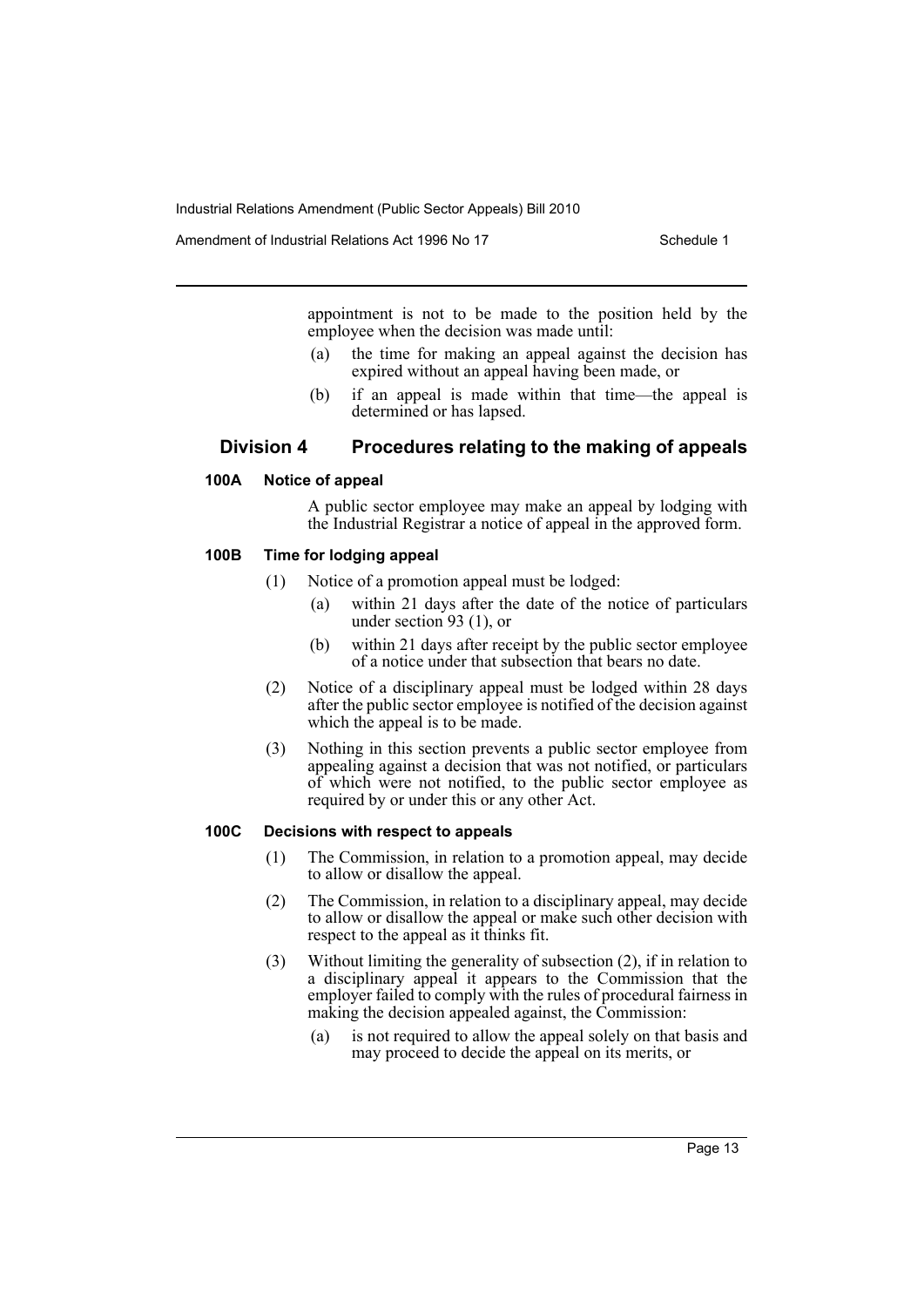Schedule 1 Amendment of Industrial Relations Act 1996 No 17

- (b) may quash the decision and remit the matter back to the employer with such directions (if any) as to which stage of the disciplinary process in relation to the matter may be recommenced by the employer.
- (4) The decision of the Commission in respect of an appeal is, except as provided by section 197B, final and is to be given effect to by the employer against whose decision the appeal was brought.

#### **100D Orders by Commission with respect to payment of salary and continuity of employment**

- (1) Without limiting section 100C, if the Commission decides to allow a disciplinary appeal, the Commission may:
	- (a) if the employee has paid a fine imposed by the employer or his or her pay has been forfeited—order the employer to repay the amount of any such fine or forfeited pay, and
	- (b) order the employer to pay the employee an amount stated in the order that does not exceed the remuneration the employee would, but for the decision of the employer, have received from the employer, and
	- (c) order that any period of employment of the employee with the employer is taken not to have been broken by the decision of the employer.
- (2) Any such order by the Commission must be given effect to by the employer.
- (3) Nothing in subsection (1) enables the Commission to make an order for compensation in the case where a person is not reinstated or does not continue in employment.

# **Division 5 Hearing of appeals**

# **100E Conciliation of disciplinary appeals**

- (1) Before a disciplinary appeal is heard by the Commission, the Commission must endeavour to settle the matter by conciliation.
- (2) If the conciliation is not successful and the matter proceeds to a hearing, the member who attempted to settle the matter by conciliation cannot sit as a member of the Commission to hear the appeal if a party to the proceedings objects to the member sitting as a member to hear the appeal.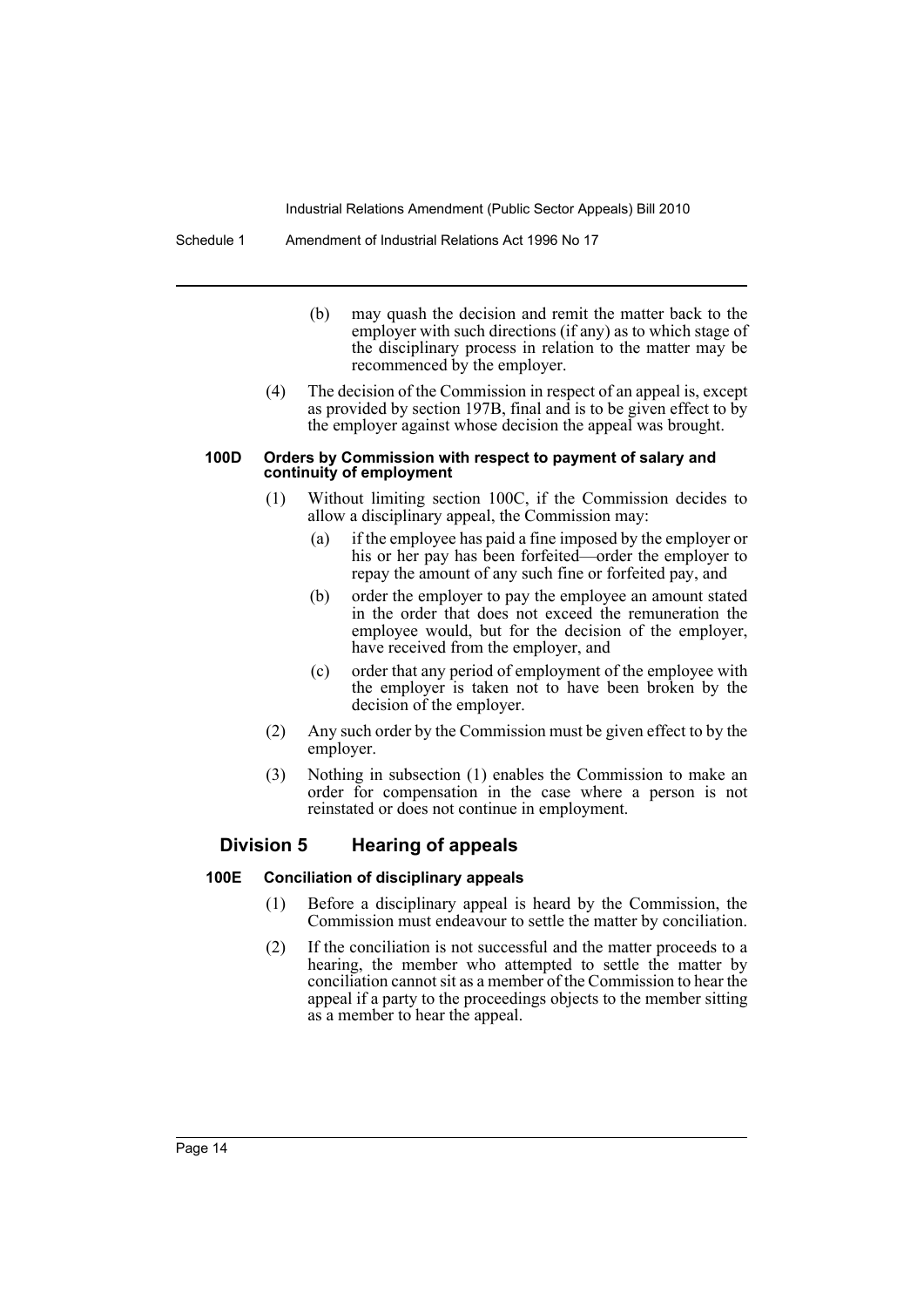Amendment of Industrial Relations Act 1996 No 17 Schedule 1

#### **100F Powers when appeal settled by conciliation**

If a matter that is the subject of an appeal to the Commission under this Part is settled by conciliation, the Commission may:

- (a) dismiss the appeal, or
- (b) make an order on the agreed terms for settlement.

# **100G Presentation of cases**

- (1) A public sector employer must present the employer's case to the appellant at least 7 days before the hearing of a disciplinary appeal.
- (2) At the hearing of an appeal under this Part, the public sector employer's case is to be presented first.
- (3) Nothing in subsection (2) removes from an appellant or any other person the onus of proving any ground on which the appellant relies.

# **100H Provisions relating to promotion appeals**

- (1) A promotion appeal is, subject to the rules of the Commission and any applicable practice note issued under section 185A, to be heard in accordance with this section.
- (2) The hearing of the promotion appeal is to be informal and must not be conducted in an adversarial manner.
- (3) The persons entitled to be present at the hearing are as follows:
	- (a) the appellant,
	- (b) a person appointed by the public sector employer against whose decision the appeal is brought, being a person appointed generally or in respect of a particular appeal or class of appeals,
	- (c) the employee in whose favour the decision referred to in paragraph (b) has been made.
- (4) The persons entitled, pursuant to subsection (3), to be present at an informal hearing of the Commission are not entitled to be represented by an Australian legal practitioner or an agent or otherwise.

# **[2] Section 153 Jurisdiction of Commission in Court Session**

Insert after section 153 (1) (j):

(ja) proceedings under section 197B,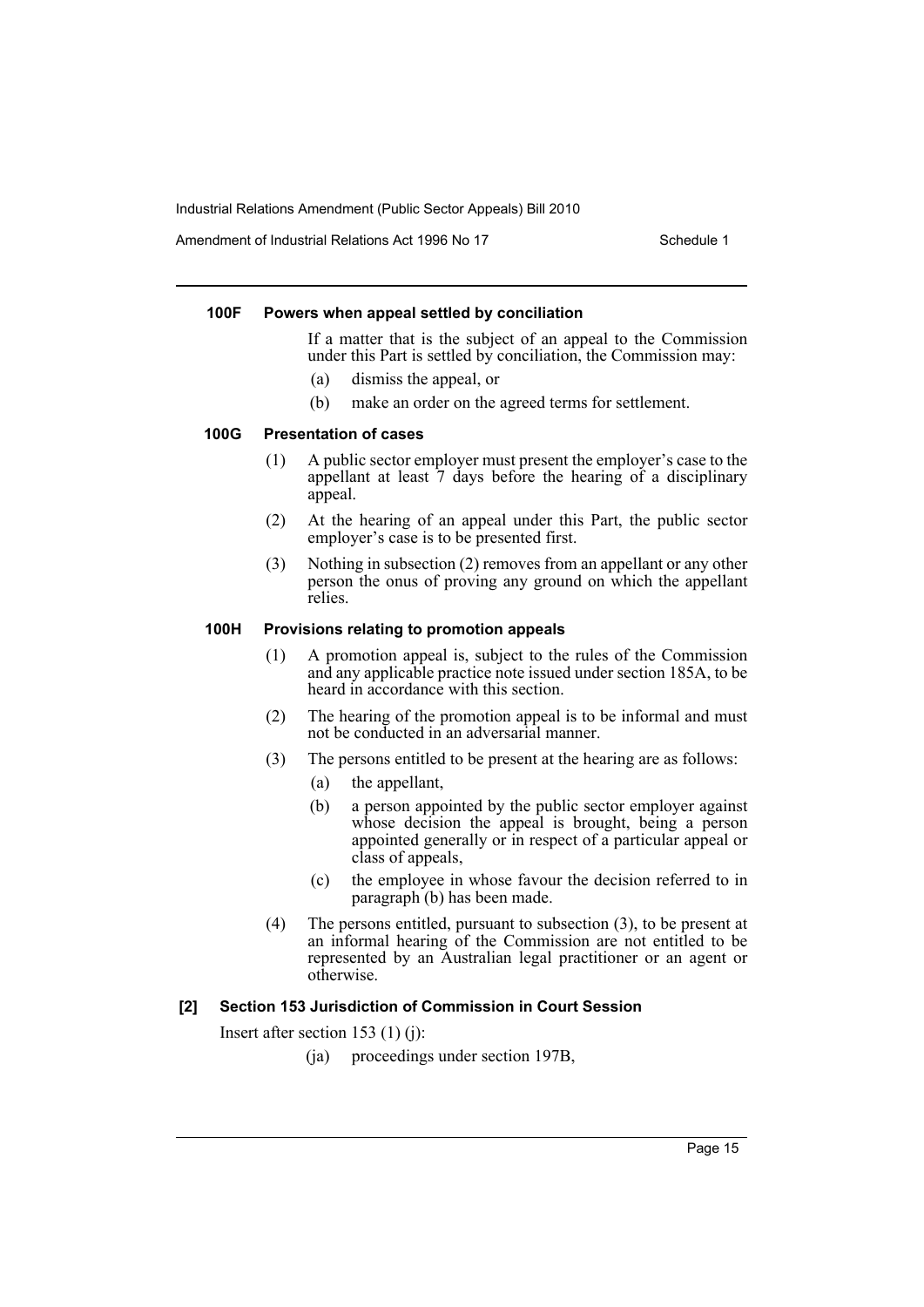Schedule 1 Amendment of Industrial Relations Act 1996 No 17

(jb) proceedings under section 23A of the *Transport Appeal Boards Act 1980*,

#### **[3] Section 166 Representation of parties**

Insert "or in proceedings under Part 7 (Public sector promotion and disciplinary appeals) of Chapter 2" after "conciliation proceedings" in section  $166(2)$ .

#### **[4] Section 166 (2A)**

Insert after section 166 (2):

(2A) Despite subsections (1) and (2), a party to proceedings referred to in section 100H is not entitled to be represented by an Australian legal practitioner or by an agent who is not a practitioner.

# **[5] Section 181 Costs**

Insert after section 181 (3):

(3A) Despite subsection (1), the Commission may not award costs in proceedings under Part 7 of Chapter 2.

> **Note.** This subsection does not prevent the award of costs in appeals relating to questions of law in relation to public sector promotional and disciplinary matters under section 197B.

#### **[6] Section 185 Rules of Commission**

Insert after section 185 (2):

(2A) Without limiting subsection (2) (b), rules of the Commission may provide for the giving of evidence (including by way of reports or other documents) in appeals under Part 7 of Chapter 2 by persons having specialised knowledge of matters relevant to promotion appeals or disciplinary appeals under that Part.

#### **[7] Section 185 (4)**

Insert after section 185 (3):

(4) This section extends to the making of rules relating to the practice and procedure (and other matters) relating to promotion appeals and disciplinary appeals under the *Transport Appeal Boards Act 1980*.

## **[8] Section 185A Practice notes**

Insert after section 185A (1):

**Note.** The power to make rules under section 185 (4) enables the President to issue practice notes under this section with respect to promotion appeals and disciplinary appeals under the *Transport Appeal Boards Act 1980*.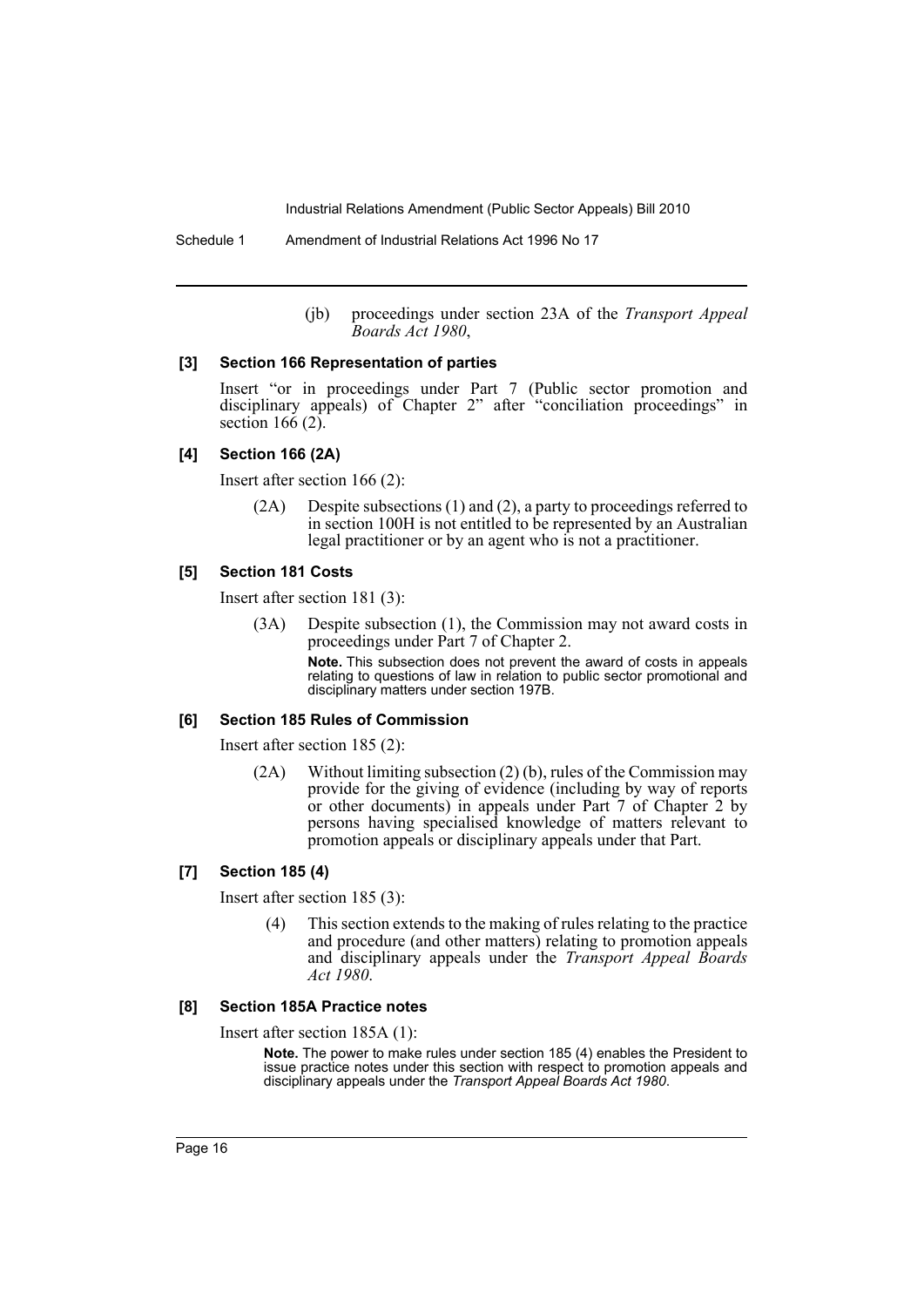Amendment of Industrial Relations Act 1996 No 17 Schedule 1

#### **[9] Section 197B**

Insert after section 197A:

#### **197B Appeals on questions of law in relation to public sector promotional and disciplinary matters**

- (1) A party to proceedings under Part 7 of Chapter 2 may, subject to this Part, appeal to the Full Bench of the Commission in Court Session against any decision of the Commission in the proceedings on a question of law.
- (2) On an appeal under this section, the Full Bench of the Commission in Court Session may:
	- (a) remit the matter to the Commission for determination in accordance with the decision of the Full Bench, or
	- (b) make such other order in relation to the appeal as seems fit.

# **[10] Section 206 Dual Federal and State appointments of members**

Omit "or of the Government and Related Employees Appeal Tribunal (sections 7 and 10 of, and Schedule 1 to, the *Government and Related Employees Appeal Tribunal Act 1980*)" from the note to the section.

#### **[11] Section 405 Statutory provisions relating to public sector employees**

Omit "the *Government and Related Employees Appeal Tribunal Act 1980*" from section 405 (1) (a).

Insert instead "Part 7 of Chapter 2".

# **[12] Schedule 4 Savings, transitional and other provisions**

Insert at the end of clause 2 (1):

*Industrial Relations Amendment (Public Sector Appeals) Act 2010*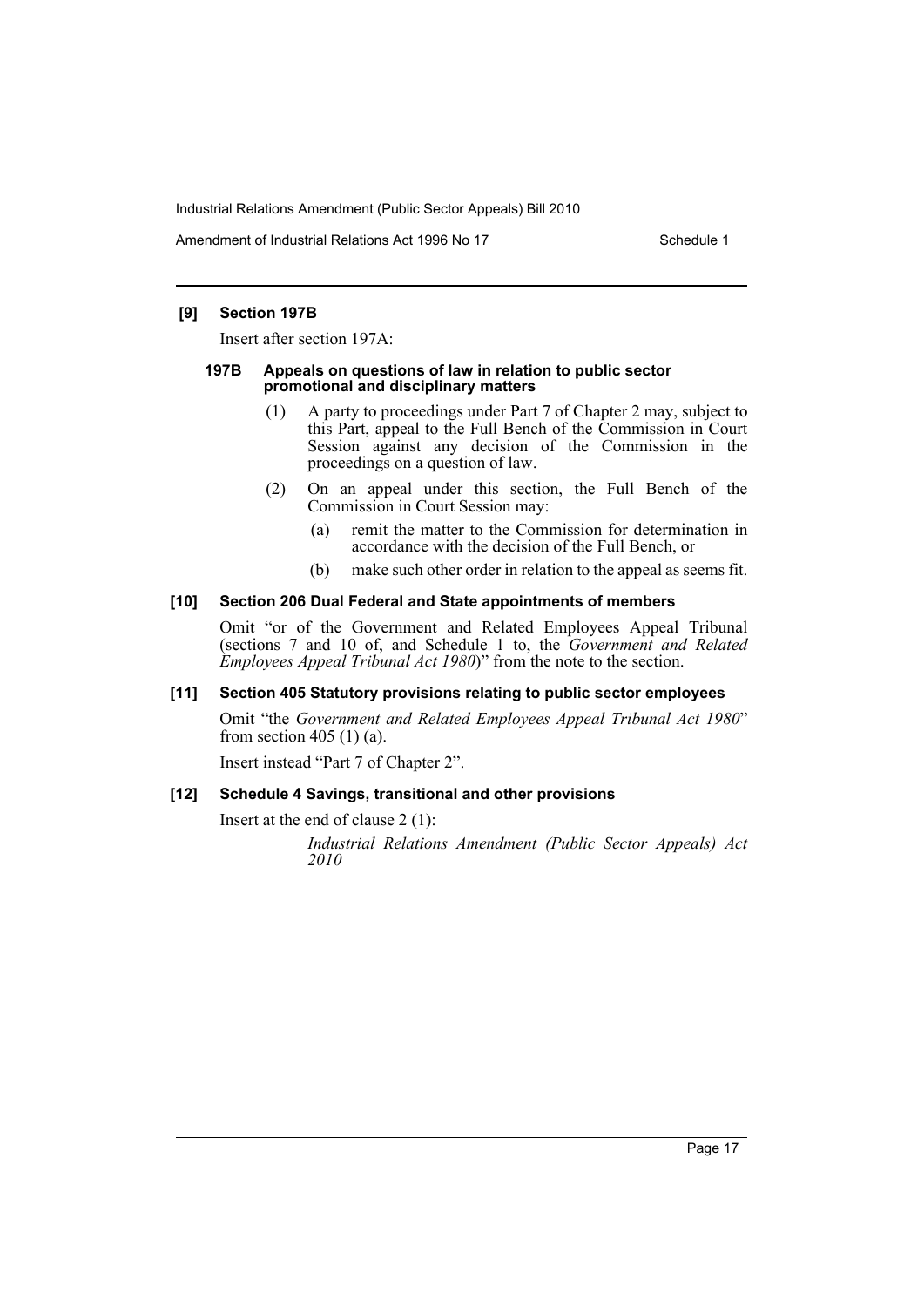Schedule 1 Amendment of Industrial Relations Act 1996 No 17

## **[13] Schedule 4, Part 12**

Insert after clause 51:

# **Part 12 Provisions consequent on repeal of Government and Related Employees Appeal Tribunal Act 1980**

#### **52 Definitions**

In this Part:

*former appellate body* means the Government and Related Employees Appeal Tribunal.

*GREAT Act* means the *Government and Related Employees Appeal Tribunal Act 1980*.

*2010 Act* means the *Industrial Relations Amendment (Public Sector Appeals) Act 2010*.

#### **53 Promotion and disciplinary appeals made before repeal of GREAT Act**

- (1) An appeal against a decision of an employer that was lodged in accordance with the GREAT Act before its repeal is taken to have been made to the Commission under Part 7 of Chapter 2 of this Act (as inserted by the 2010 Act).
- (2) If the hearing of an appeal referred to in subclause (1) had commenced before the repeal of the GREAT Act, the President of the Commission may give such directions regarding the continuance of the hearing (including directions for the replacement of a member of the former appellate body with a member of the Commission and the exercise of any functions by the Industrial Registrar in relation to the hearing) that the President considers appropriate.
- (3) A member of the Commission who replaces a member of the former appellate body is to have regard to the evidence and decisions made in relation to the appeal before the replacement.
- (4) A member of the former appellate body is not entitled to any remuneration or compensation because of the loss of office as a consequence of the enactment of the 2010 Act.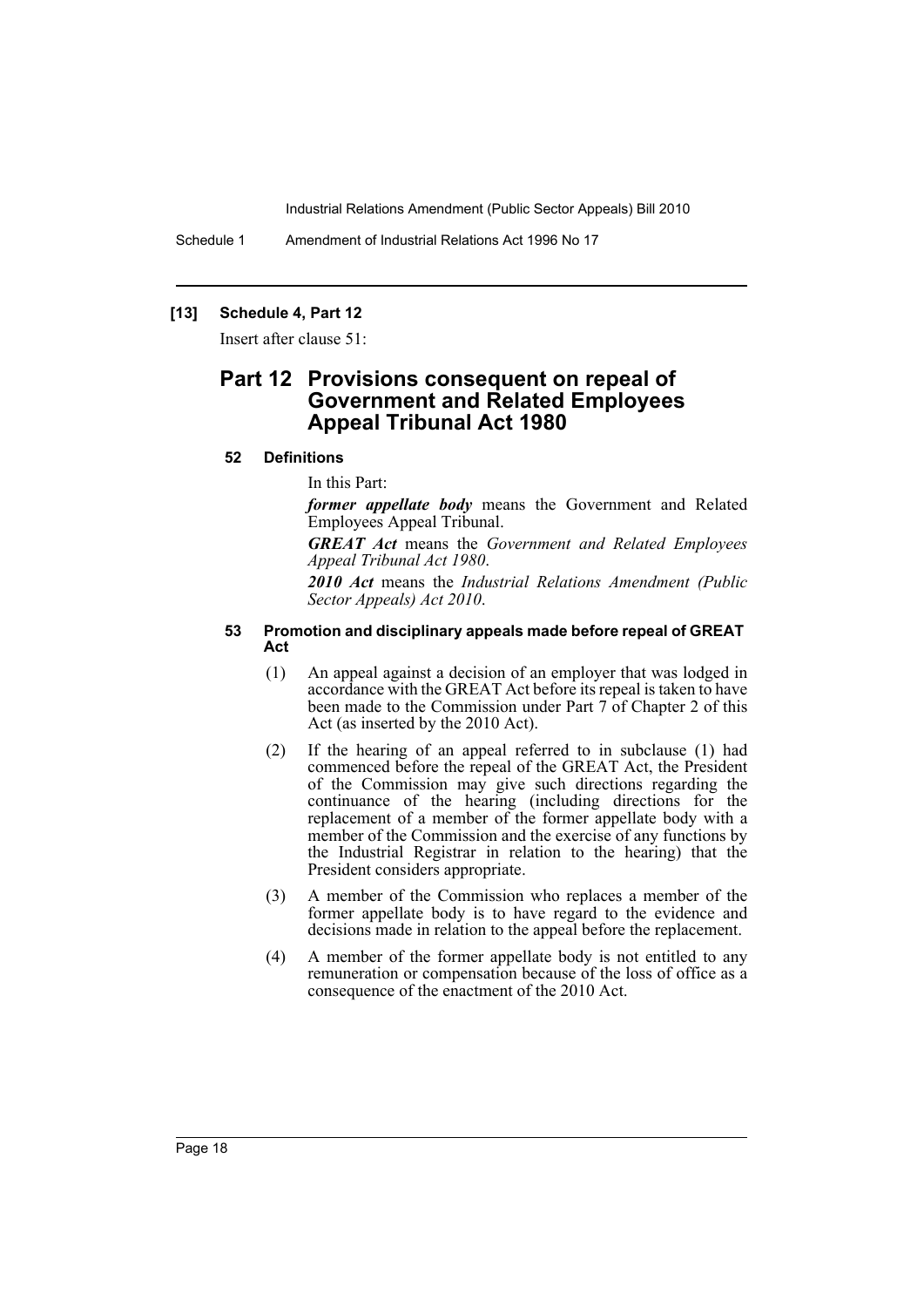Amendment of Transport Appeal Boards Act 1980 No 104 Schedule 2

# <span id="page-19-0"></span>**Schedule 2 Amendment of Transport Appeal Boards Act 1980 No 104**

### **[1] Long title**

Insert "and other authorities" after "Authority".

# **[2] Section 3**

Insert after section 2:

# **3 Application of Act**

This Act applies to and in respect of promotion appeals and disciplinary appeals by persons other than any persons or class of persons prescribed by the regulations.

# **[3] Section 4 Definitions**

Omit the definitions of *Chairperson*, *member* and *Vice-Chairperson* from section  $4(1)$ .

# **[4] Section 4 (1)**

Omit "*2000*" wherever occurring in the definitions of *disciplinary appeal* and *promotion appeal*.

Insert instead "*2005*".

### **[5] Section 4 (1)**

Insert in alphabetical order:

*Commission* means the Industrial Relations Commission of New South Wales.

*President* means the President of the Commission.

### **[6] Section 4 (1), definition of "secretary"**

Omit the definition. Insert instead:

*secretary* means the Industrial Registrar within the meaning of the *Industrial Relations Act 1996*.

# **[7] Section 4 (3)**

Omit the subsection.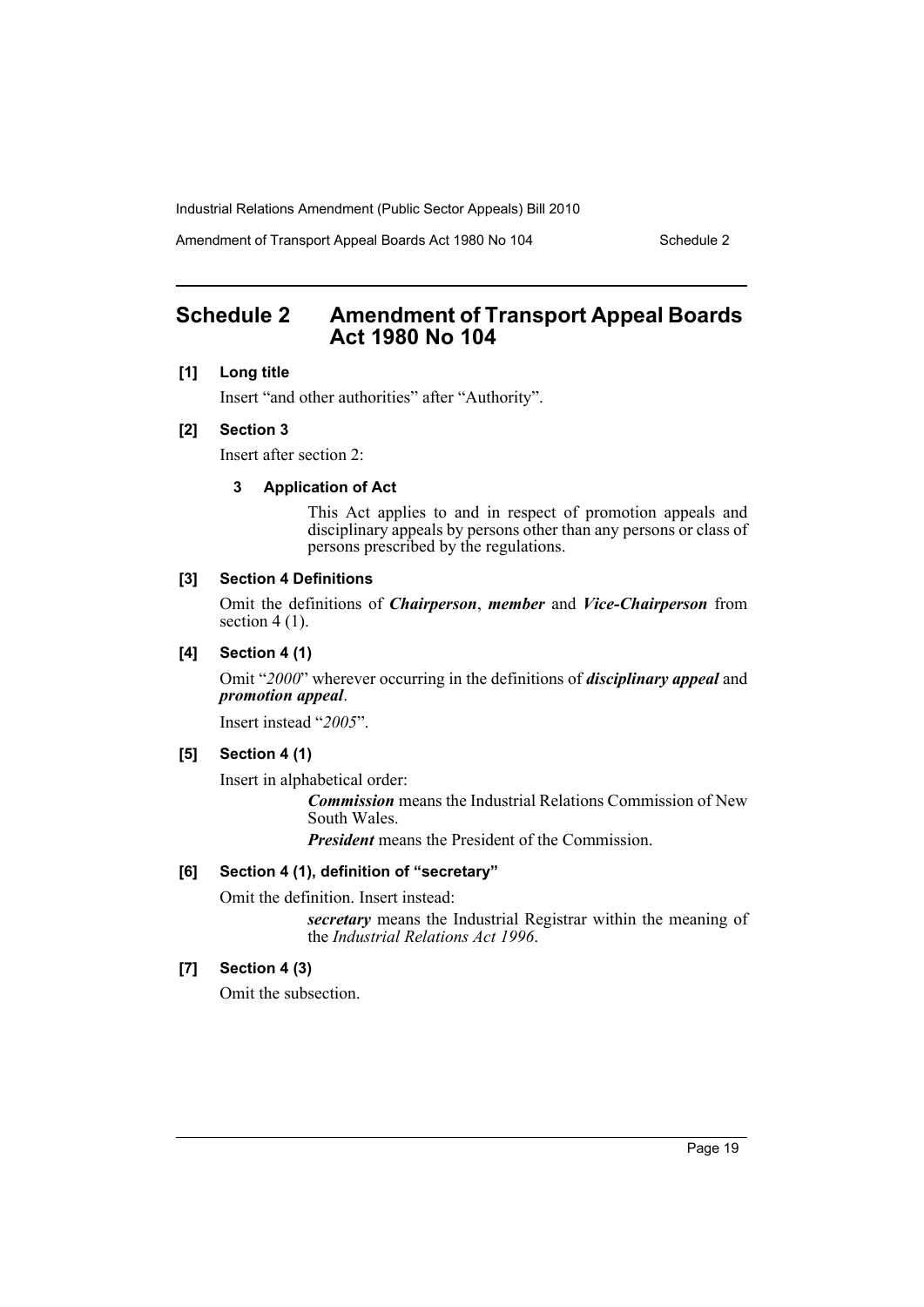Schedule 2 Amendment of Transport Appeal Boards Act 1980 No 104

#### **[8] Sections 5 and 6**

Omit sections 5–10. Insert instead:

#### **5 Constitution of Boards**

- (1) For the purposes of this Act, there is established, in relation to each appeal, a Transport Appeal Board.
- (2) A Transport Appeal Board is constituted by the President.
- (3) Clause 1 of Schedule 2 to the *Industrial Relations Act 1996* extends to the exercise of functions by the President as a Board under this Act.
- (4) The President may delegate to another member of the Commission the functions of the President as a Board under this Act, other than this power of delegation.

#### **6 Functions of Boards**

A Board has and may exercise the functions conferred on it by or under this Act, the *Transport Administration Act 1988* or any other Act.

#### **[9] Section 11 Sittings of Boards**

Omit "shall, unless the Chairperson otherwise directs," from section 11 (1). Insert instead "is, unless it determines otherwise, to".

# **[10] Section 11 (2)**

Omit "may be formal or informal".

Insert instead "are to be treated as if they were proceedings before the Commission under Part 7 of Chapter 2 of the *Industrial Relations Act 1996*".

#### **[11] Section 11, note**

Insert at the end of the section:

**Note.** On proceedings before the Commission, see in particular sections 162–166 of the *Industrial Relations Act 1996*. Rules may be made, and practice notes issued, under sections 185 and 185A, respectively, of that Act with respect to the practice and procedure of Boards.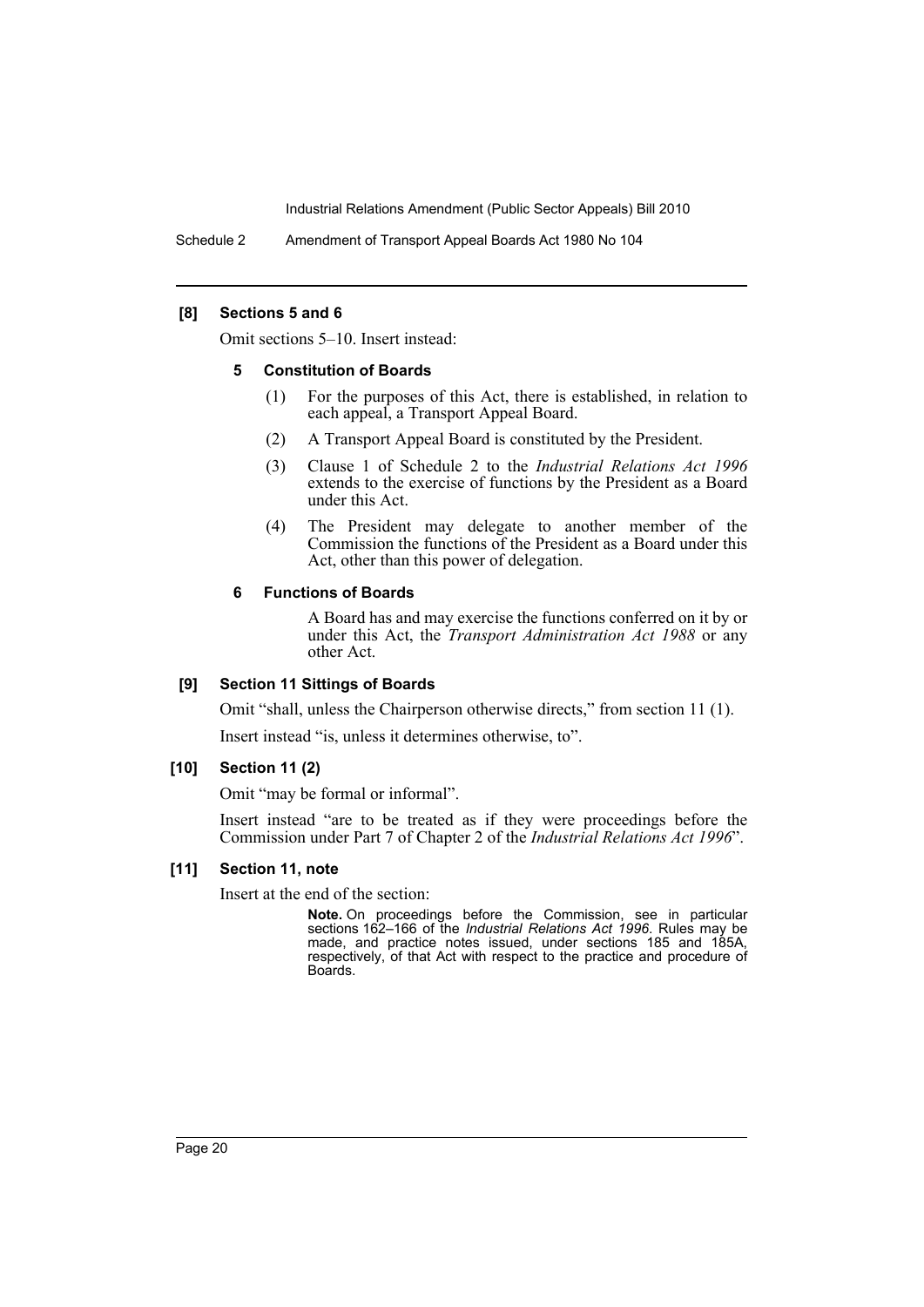Amendment of Transport Appeal Boards Act 1980 No 104 Schedule 2

# **[12] Section 11A**

Omit sections 11A–11D. Insert instead:

#### **11A Persons entitled to be present at proceedings**

The persons entitled to be present at proceedings of a Board are:

- (a) the appellant whose appeal is being heard by the Board, and
- (b) a person appointed by the employer against whose decision the appeal is brought, being a person appointed generally or in respect of a particular appeal or class of appeals, and
- (c) the employee in whose favour the decision referred to in paragraph (b) has been made.

### **[13] Section 12 Members of a Board**

Omit the section.

# **[14] Section 14 Time for hearing of appeals**

Omit ", the Chairperson or members of a Board" from section 14 (2) (b). Insert instead "or the member of the Board".

**[15] Section 18 Discovery of documents, attendance of witnesses etc** Omit the section.

# **[16] Section 19 Administration of oath**

Omit the section.

# **[17] Section 20**

Insert before section 21:

# **20 Costs**

A Board may not award costs in relation to proceedings in an appeal (other than proceedings under section 23A).

# **[18] Section 21 Adjournment**

Omit section 21 (2).

#### **[19] Section 23 Decisions on appeals**

Omit "The" from section 23 (2). Insert instead "Except as provided by section 23A, the".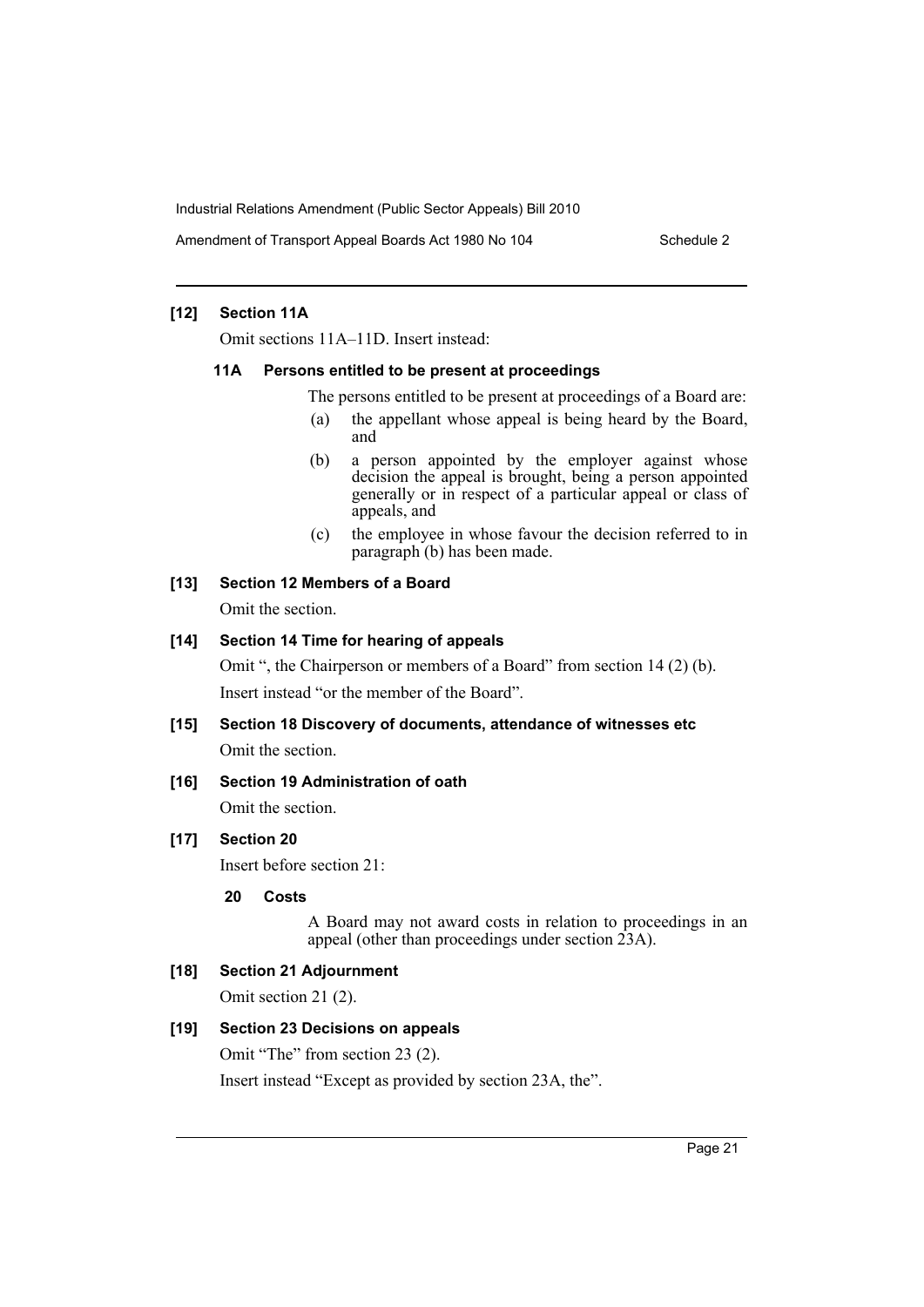Schedule 2 Amendment of Transport Appeal Boards Act 1980 No 104

#### **[20] Section 23A**

Insert after section 23:

#### **23A Appeals on questions of law**

- (1) A party to a promotion or disciplinary appeal may, subject to subsection (3), appeal to the Full Bench of the Commission in Court Session against any decision of a Board in the proceedings on a question of law.
- (2) On an appeal under this section, the Full Bench of the Commission in Court Session may:
	- (a) remit the matter to the Board for determination in accordance with the decision of the Full Bench, or
	- (b) make such other order in relation to the appeal as seems fit.
- (3) Part 7 of Chapter 4 of the *Industrial Relations Act 1996* applies to an appeal against a decision of a Board under this section in the same way as it applies to an appeal against a decision of the Commission under section 197B of that Act.

#### **[21] Section 28 Costs and expenses of Boards**

Omit the section.

# **[22] Section 31 Reference of certain matters to President**

Omit "Chairperson or a Vice-Chairperson" wherever occurring in section 31 $(1)$  and  $(2)$ .

Insert instead "President".

# **[23] Section 31 (3)**

Omit "Chairperson or Vice-Chairperson, as the case may be,". Insert instead "President".

**[24] Section 32 Regulations**

Omit section 32 (2) (a) and (b).

**[25] Section 32 (3)**

Omit the subsection.

#### **[26] Section 35 Rights of appeal to any other appeals body barred**

Insert "or to the Commission" after "statutory appeals tribunal" in section 35 (1).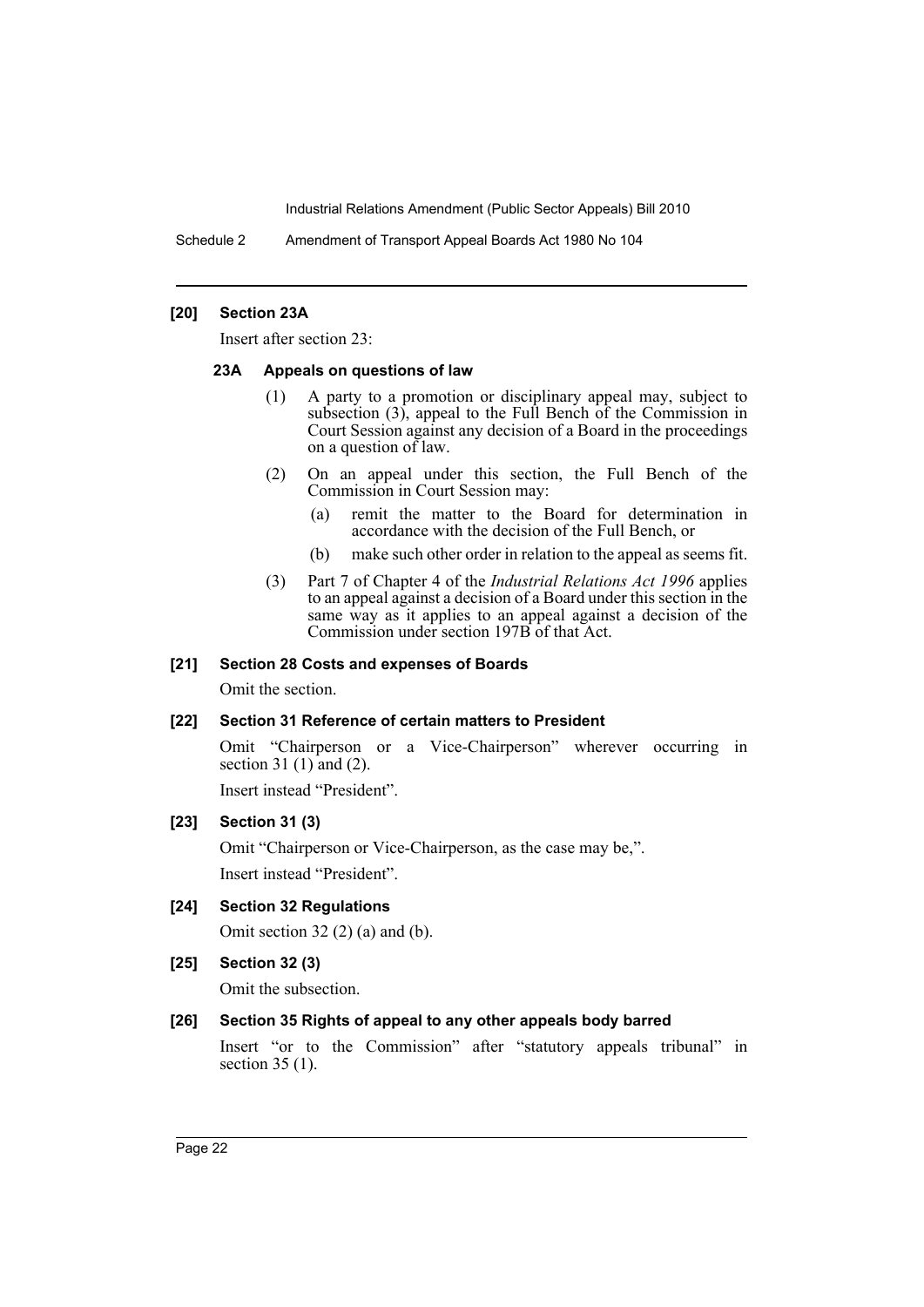Amendment of Transport Appeal Boards Act 1980 No 104 Schedule 2

# **[27] Schedule 1 Members of a Board**

Omit the Schedule.

### **[28] Schedule 2 Savings and transitional provisions**

Insert at the end of clause 1A (1):

*Industrial Relations Amendment (Public Sector Appeals) Act 2010*

# **[29] Schedule 2, Part 4**

Insert after clause 5:

# **Part 4 Provisions consequent on enactment of Industrial Relations Amendment (Public Sector Appeals) Act 2010**

# **6 Definitions**

In this Part:

*former appellate body* means a Transport Appeal Board constituted under section 5 of this Act before its substitution by the 2010 Act.

*2010 Act* means the *Industrial Relations Amendment (Public Sector Appeals) Act 2010*.

#### **7 Promotion and disciplinary appeals made before amendment of this Act by 2010 Act**

- (1) An appeal against a decision of an employer that was lodged in accordance with this Act as in force immediately before its amendment by the 2010 Act is taken to have been made to a Board as constituted under this Act as so amended.
- (2) If the hearing of an appeal referred to in subclause (1) had commenced before the amendment of this Act, the President may give such directions regarding the continuance of the hearing (including directions for the replacement of the former appellate body with a Board as constituted under this Act as amended by the 2010 Act and the exercise of any functions by the Industrial Registrar in relation to the hearing) that the President considers appropriate.
- (3) A Board as constituted under this Act as amended by the 2010 Act that replaces the former appellate body is to have regard to the evidence and decisions made in relation to the appeal before the replacement.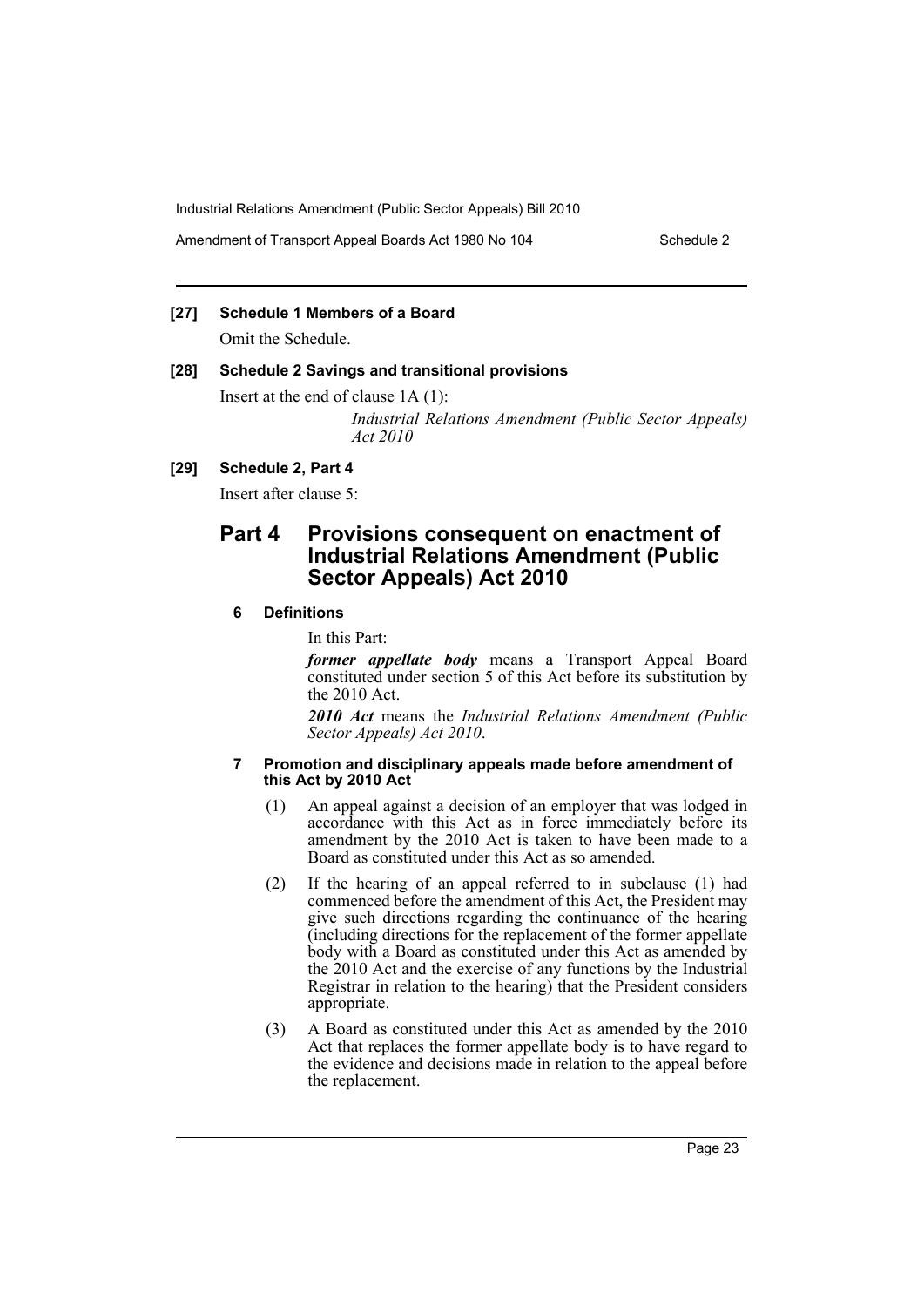- Schedule 2 Amendment of Transport Appeal Boards Act 1980 No 104
	- (4) A Chairperson, Vice-Chairperson or member of the former appellate body is not entitled to any remuneration or compensation because of the loss of office as a consequence of the amendments to this Act made by the 2010 Act.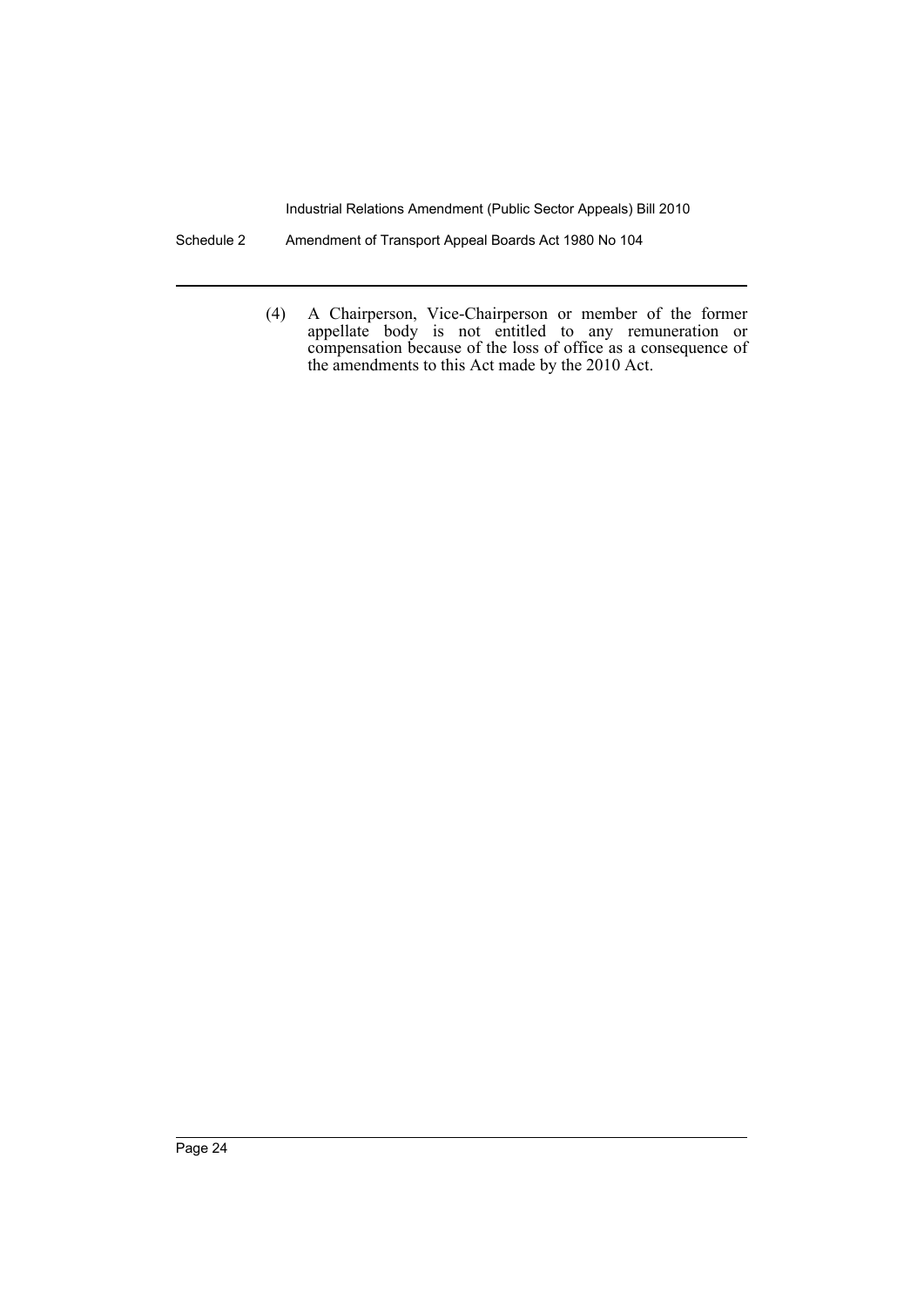Amendment of other Acts and regulation Schedule 3

# <span id="page-25-0"></span>**Schedule 3 Amendment of other Acts and regulation**

# **3.1 Central Coast Water Corporation Act 2006 No 105**

#### **[1] Schedule 5 Transfer of staff, assets, rights and liabilities**

Omit ", the *Government and Related Employees Appeal Tribunal Act 1980*" from clause 8 (4).

# **[2] Schedule 5, clause 8 (5)**

Omit "the *Government and Related Employees Appeal Tribunal Act 1980*". Insert instead "Part 7 of Chapter 2 of the *Industrial Relations Act 1996*".

### **3.2 Education Act 1990 No 8**

### **[1] Schedule 1A Board inspectors**

Omit clause 6 (1). Insert instead:

(1) A decision to employ or a failure to employ a person as a Board inspector, and any matter, question or dispute relating to such a decision or failure, are not industrial matters for the purposes of the *Industrial Relations Act 1996* (other than Part 7 of Chapter 2 of that Act).

#### **[2] Schedule 1A, clause 6 (3)**

Omit "the *Government and Related Employees Appeal Tribunal Act 1980*". Insert instead "Part 7 of Chapter 2 of the *Industrial Relations Act 1996*".

# **3.3 Education (School Administrative and Support Staff) Act 1987 No 240**

### **[1] Section 33 Eligibility for appointment to Public Service**

Omit ", the *Government and Related Employees Appeal Tribunal Act 1980*" from section 33 (2).

### **[2] Section 33 (3)**

Omit "the *Government and Related Employees Appeal Tribunal Act 1980*". Insert instead "Part 7 of Chapter 2 of the *Industrial Relations Act 1996*".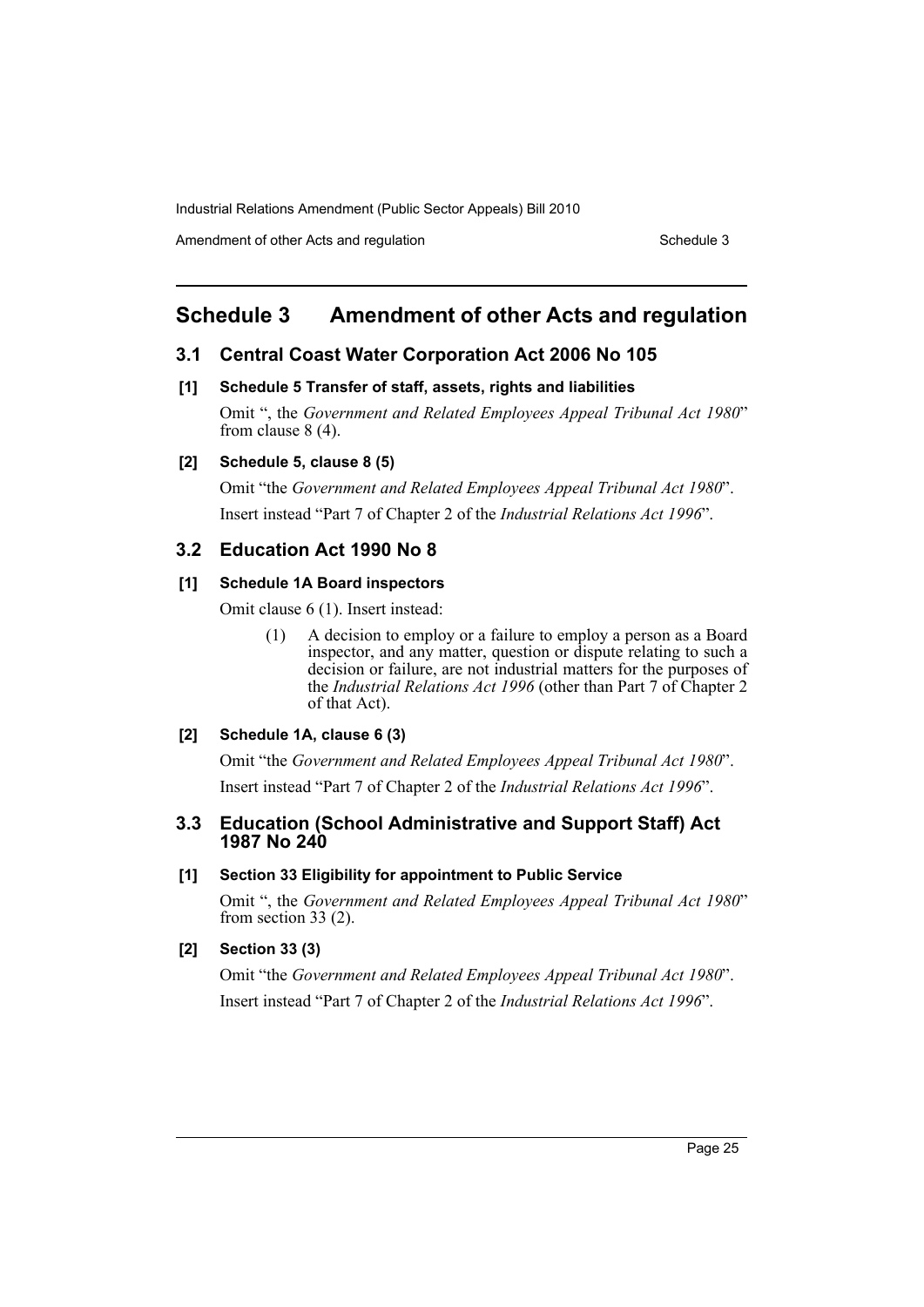Schedule 3 Amendment of other Acts and regulation

# **3.4 Fire Brigades Regulation 2008**

# **Clause 47 Fines**

Omit "Government and Related Employees Appeal Tribunal" from clause 47 (3).

Insert instead "Industrial Relations Commission".

# **3.5 Health Services Act 1997 No 154**

# **Section 121H Industrial arbitration or legal proceedings excluded**

Omit "Government and Related Employees Appeal Tribunal" from section 121H (7).

Insert instead "Industrial Relations Commission".

# **3.6 Independent Commission Against Corruption Act 1988 No 35**

# **Section 104 Appointment of staff**

Omit "Government and Related Employees Appeal Tribunal" from section 104 (10).

Insert instead "Industrial Relations Commission".

# **3.7 Landcom Corporation Act 2001 No 129**

# **Schedule 2 Transfer of staff**

Omit "the *Government and Related Employees Appeal Tribunal Act 1980*" from clause 2 (2).

Insert instead "Part 7 of Chapter 2 of the *Industrial Relations Act 1996*".

# **3.8 Ombudsman Act 1974 No 68**

# **Section 34 Disclosure by Ombudsman or officer**

Omit "Government and Related Employees Appeal Tribunal" from section 34 (1) (b) (ii).

Insert instead "Industrial Relations Commission".

# **3.9 Police Act 1990 No 47**

# **[1] Section 3 Definitions**

Omit the definition of *GREAT* from section 3 (1).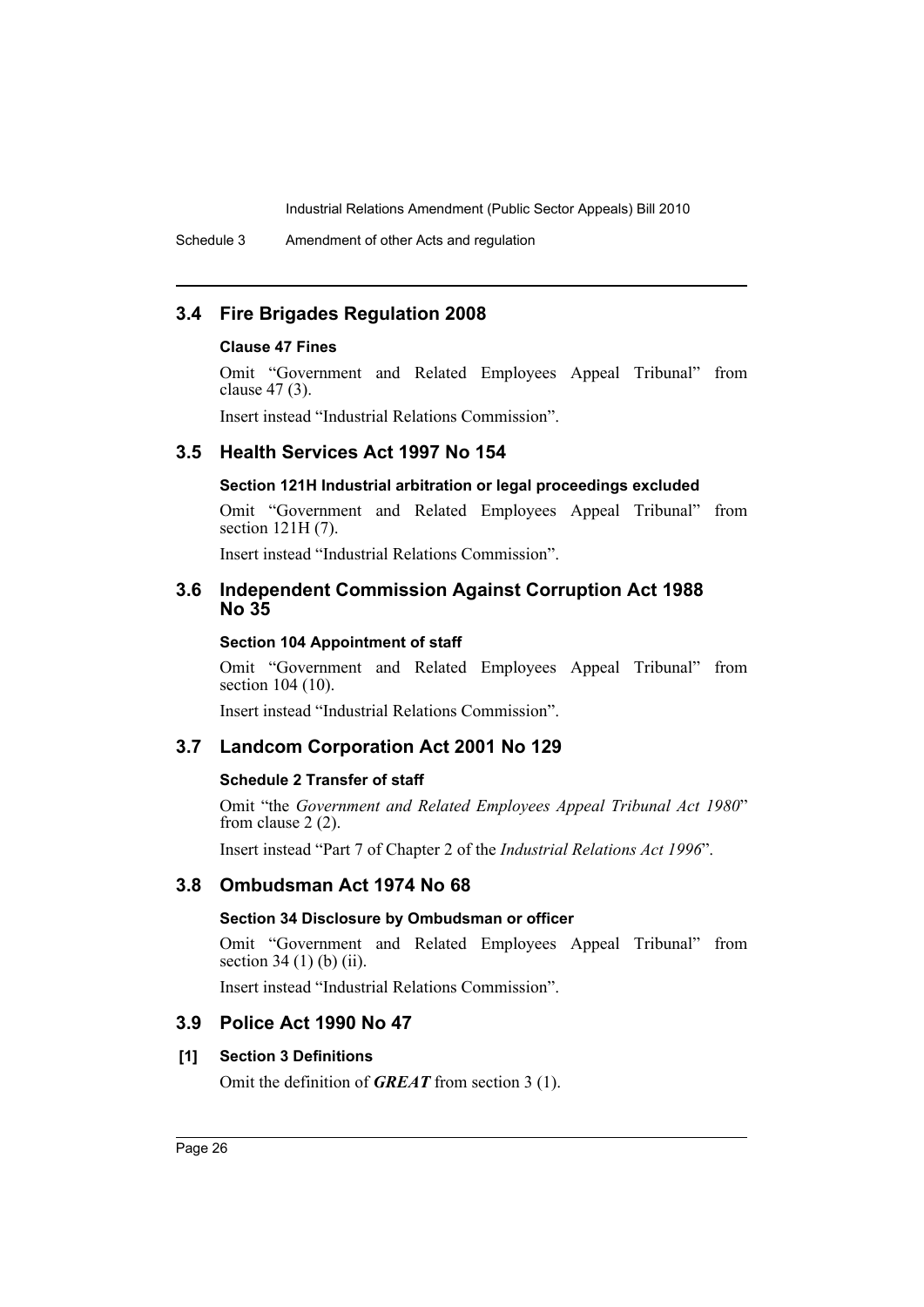Amendment of other Acts and regulation Schedule 3

### **[2] Section 44 Industrial arbitration and legal proceedings excluded**

Omit "GREAT" from section 44 (6).

Insert instead "the Industrial Relations Commission under Part 7 of Chapter 2 of the *Industrial Relations Act 1996*".

#### **[3] Section 82C Appointment on merit**

Omit "GREAT" from section 82C (5).

Insert instead "the Industrial Relations Commission under Part 7 of Chapter 2 of the *Industrial Relations Act 1996*".

#### **[4] Section 82C (5) (b)**

Omit "Tribunal". Insert instead "Commission".

#### **[5] Section 82J Eligibility of non-executive administrative officers for appointment to Public Service**

Omit ", the *Government and Related Employees Appeal Tribunal Act 1980*" from section 82J (2).

### **[6] Part 6A, Division 3, heading**

Omit "GREAT". Insert instead "Industrial Relations Commission".

#### **[7] Section 83**

Omit the section. Insert instead:

#### **83 Appeal to Industrial Relations Commission against promotions of administrative officers**

The provisions of Part 7 of Chapter 2 of the *Industrial Relations Act 1996* relating to promotion appeals apply to non-executive administrative officers as if those officers were employees, and the Commissioner were their employer, within the meaning of that Part.

#### **[8] Section 88 Industrial arbitration or legal proceedings excluded in relation to appointments**

Insert "(except Part 7 of Chapter 2 of that Act)" after "*Industrial Relations Act 1996*" in section 88 (1).

# **[9] Section 88 (4)**

Omit "the *Government and Related Employees Appeal Tribunal Act 1980*". Insert instead "Part 7 of Chapter 2 of the *Industrial Relations Act 1996*".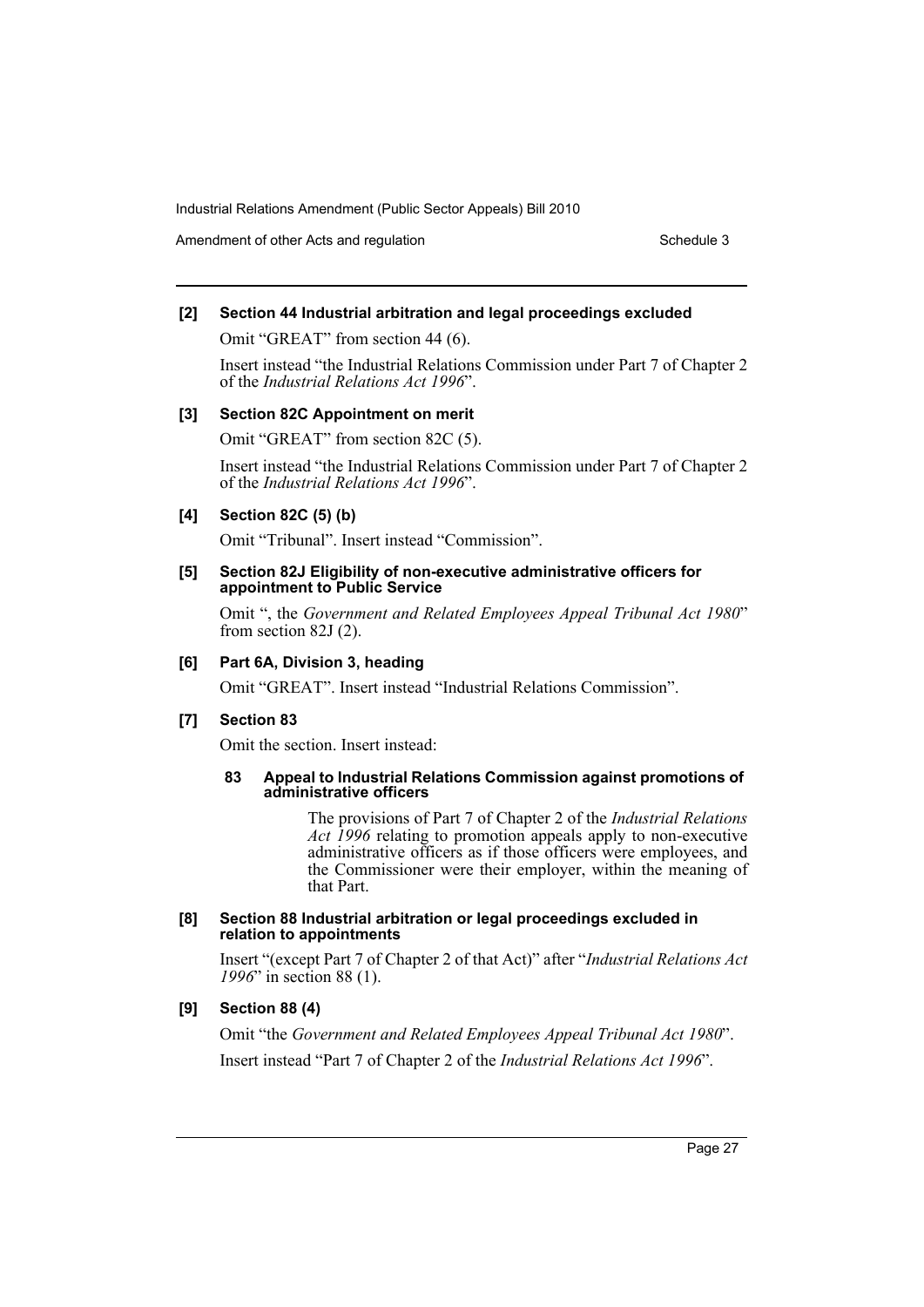Schedule 3 Amendment of other Acts and regulation

### **[10] Sections 173 (9), 181D (7) and 183D (5)**

Omit "GREAT and" wherever occurring.

# **[11] Section 185**

Omit the section. Insert instead:

#### **185 Disciplinary appeals to Industrial Relations Commission by non-executive administrative officers**

The provisions of Part 7 of Chapter 2 of the *Industrial Relations Act 1996* relating to disciplinary appeals apply to administrative officers (not being members of the NSW Police Force Senior Executive Service) as if those officers were employees, and the Commissioner were their employer, within the meaning of that Part.

#### **[12] Section 186**

Omit the section. Insert instead:

#### **186 Appeal to Industrial Relations Commission relating to leave when hurt on duty**

- (1) A police officer may appeal to the Industrial Relations Commission against a decision of the Commissioner to grant or refuse leave of absence on full pay to the police officer during any period of absence caused by that officer being hurt on duty within the meaning of section 1 (2) of the *Police Regulation (Superannuation) Act 1906*.
- (2) The *Industrial Relations Act 1996* applies to and in respect of an appeal under this section in the same way as it applies to a disciplinary appeal under Part 7 of Chapter 2 of that Act. **Note.** A disciplinary appeal under Part 7 of Chapter 2 of the *Industrial Relations Act 1996* is made by lodging a notice of appeal with the Industrial Registrar under section 100B (2) of that Act within 28 days after the public sector employee concerned is notified of the decision against which the appeal is made.
- (3) For the purpose of the Industrial Relations Commission hearing and determining an appeal under this section, a police officer is taken to be a public sector employee and the Commissioner the public sector employer, within the meaning of Part 7 of Chapter 2 of the *Industrial Relations Act 1996*.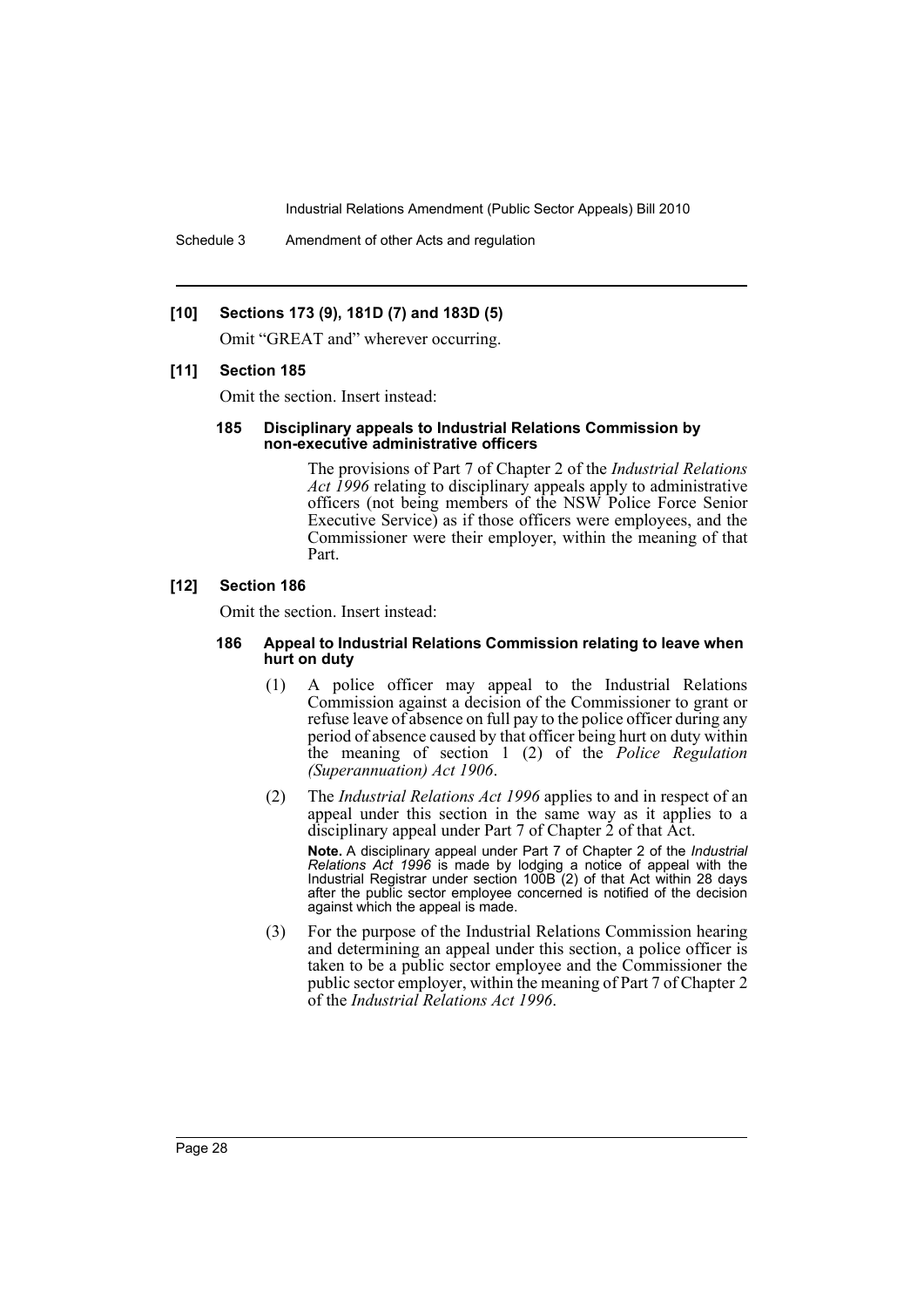Amendment of other Acts and regulation Schedule 3

# **3.10 Public Finance and Audit Act 1983 No 152**

# **[1] Section 33F Executive officers**

Insert ", Part 7 (Public sector promotion and disciplinary appeals)" after "(Unfair dismissals)" in section 33F (5).

### **[2] Section 33F (8)**

Omit the subsection.

# **3.11 Public Sector Employment and Management Act 2002 No 43**

### **[1] Section 21 Appointments subject to promotion appeal**

Omit "Government and Related Employees Appeal Tribunal" wherever occurring in section 21 (1) and (2) (b).

Insert instead "Industrial Relations Commission".

# **[2] Section 21 (2) (a)**

Omit "*Government and Related Employees Appeal Tribunal Act 1980*". Insert instead "*Industrial Relations Act 1996*".

# **[3] Section 21 (2), note**

Omit "section 19 of the *Government and Related Employees Appeal Tribunal Act 1980*".

Insert instead "section 93 of the *Industrial Relations Act 1996*".

#### **[4] Section 22 Legal proceedings not to be brought in respect of appointments etc**

Insert "(other than Part 7 of Chapter 2 of that Act)" after "*Industrial Relations Act 1996*" in section 22 (1).

# **[5] Section 22 (4)**

Omit "the *Government and Related Employees Appeal Tribunal Act 1980*".

Insert instead "Part 7 of Chapter 2 of the *Industrial Relations Act 1996*".

# **[6] Section 35 Industrial arbitration or legal proceedings excluded**

Insert ", Part 7 (Public sector promotion and disciplinary appeals)" after "(Unfair dismissals)" in section 35 (3).

# **[7] Section 35 (7)**

Omit the subsection.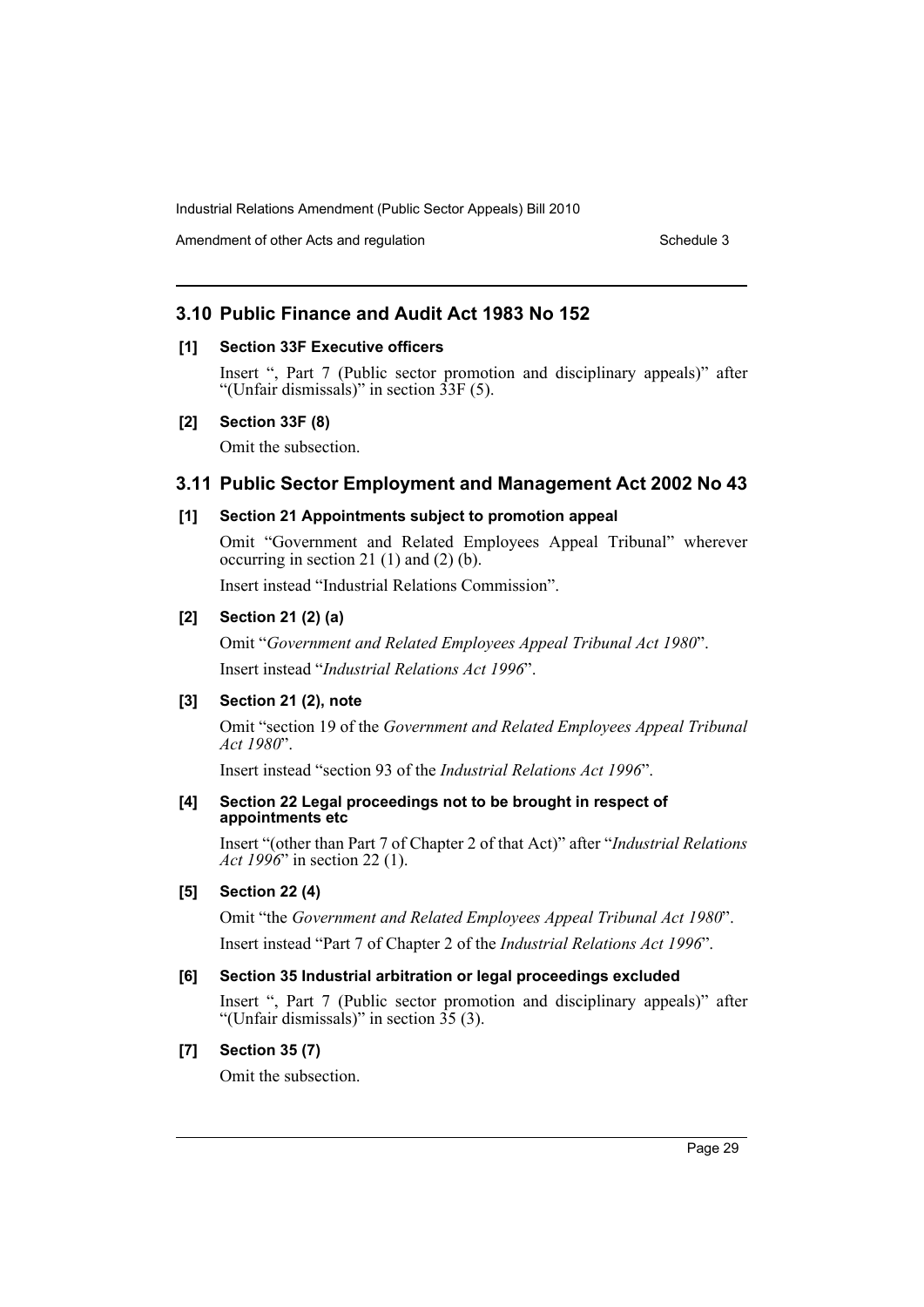Schedule 3 Amendment of other Acts and regulation

### **[8] Section 72 Industrial arbitration or legal proceedings excluded**

Insert ", Part 7 (Public sector promotions and disciplinary appeals)" after "(Unfair dismissals)" in section 72 (4).

# **[9] Section 72 (7)**

Omit the subsection.

# **[10] Section 89 Variations in remuneration on transfer**

Omit "section 20 of the *Government and Related Employees Appeal Tribunal Act 1980*" from section 89 (2).

Insert instead "section 94 of the *Industrial Relations Act 1996*".

# **3.12 State Owned Corporations Act 1989 No 134**

# **[1] Section 36 Application of other Acts**

Omit section 36 (1) (a). Insert instead:

(a) Part 7 of Chapter 2 of the *Industrial Relations Act 1996*.

# **[2] Schedule 4 Provisions relating to certain staff**

Omit ", the *Government and Related Employees Appeal Tribunal Act 1980*" from clause 5 (2).

# **[3] Schedule 4, clause 5 (3)**

Omit "the *Government and Related Employees Appeal Tribunal Act 1980*". Insert instead "Part 7 of Chapter 2 of the *Industrial Relations Act 1996*".

# **3.13 State Water Corporation Act 2004 No 40**

# **Schedule 2 Transfer of staff**

Omit "the *Government and Related Employees Appeal Tribunal Act 1980*" from clause 3 (2).

Insert instead "Part 7 of Chapter 2 of the *Industrial Relations Act 1996*".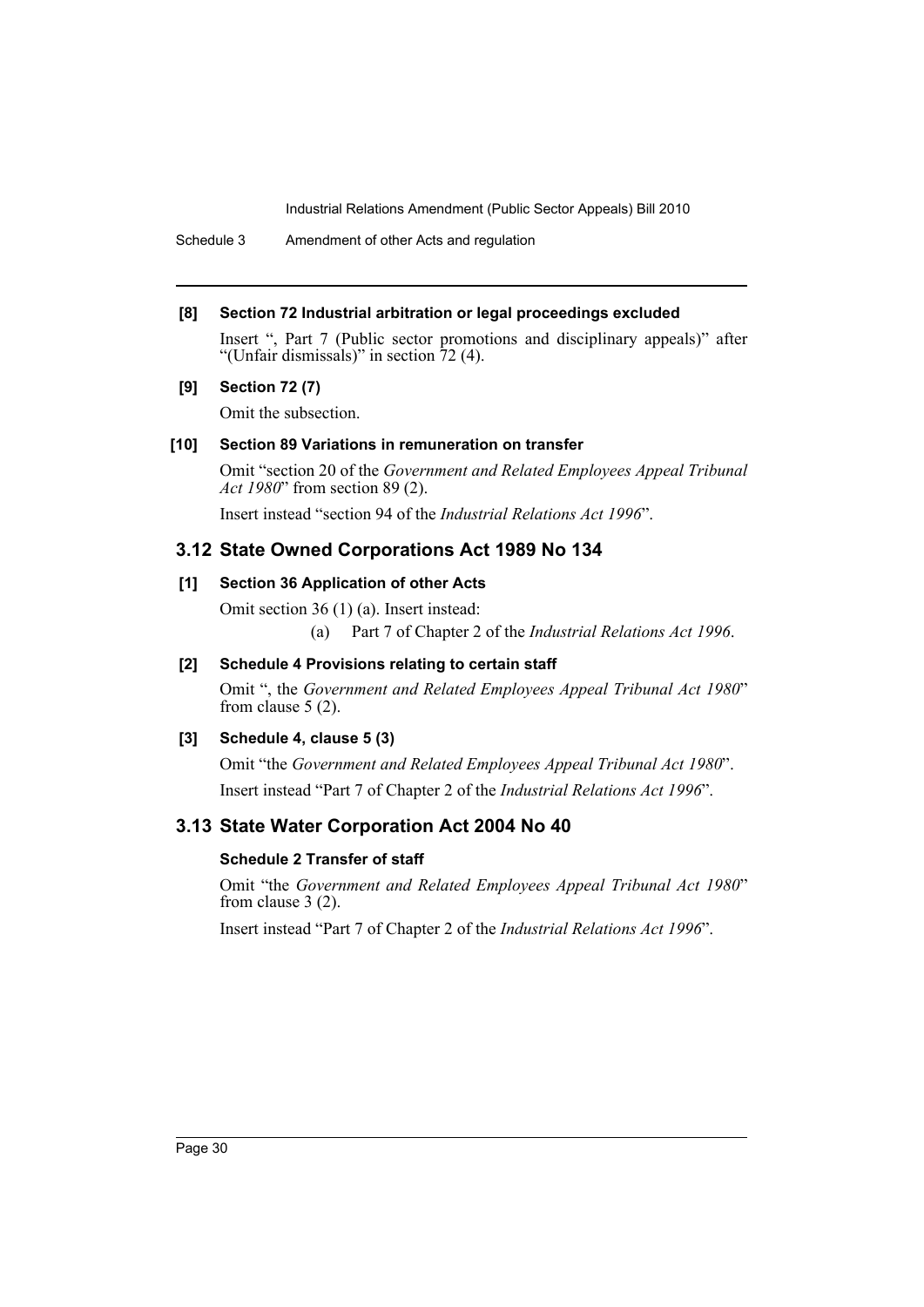Amendment of other Acts and regulation Schedule 3

# **3.14 Statutory and Other Offices Remuneration Act 1975 (1976 No 4)**

# **[1] Schedule 2 Public offices**

Omit the following from Part 1:

Senior Chairperson of the Government and Related Employees Appeal Tribunal (not being the holder of a judicial office)

Chairperson of the Government and Related Employees Appeal Tribunal (not being the holder of a judicial office)

### **[2] Schedule 3 Public offices**

Omit "Chairperson of Transport Appeal Boards" from Part 2.

# **3.15 Subordinate Legislation (Repeal) Act 1985 No 232**

# **Schedule 1 Subordinate legislation not repealed by section 3**

Omit the following from Part A:

Government and Related Employees Appeal Tribunal Act 1980 Government and Related Employees Appeal Tribunal Regulation 1980

# **3.16 Superannuation Administration Authority Corporatisation Act 1999 No 5**

# **Schedule 2 Transfer of staff**

Omit "the *Government and Related Employees Appeal Tribunal Act 1980*" from clause 4 (2).

Insert instead "Part 7 of Chapter 2 of the *Industrial Relations Act 1996*".

# **3.17 Supreme Court Act 1970 No 52**

# **Section 48 Assignment to the Court of Appeal**

Omit subparagraph (iii) from the definition of *specified tribunal* in section  $48(1)$  (a).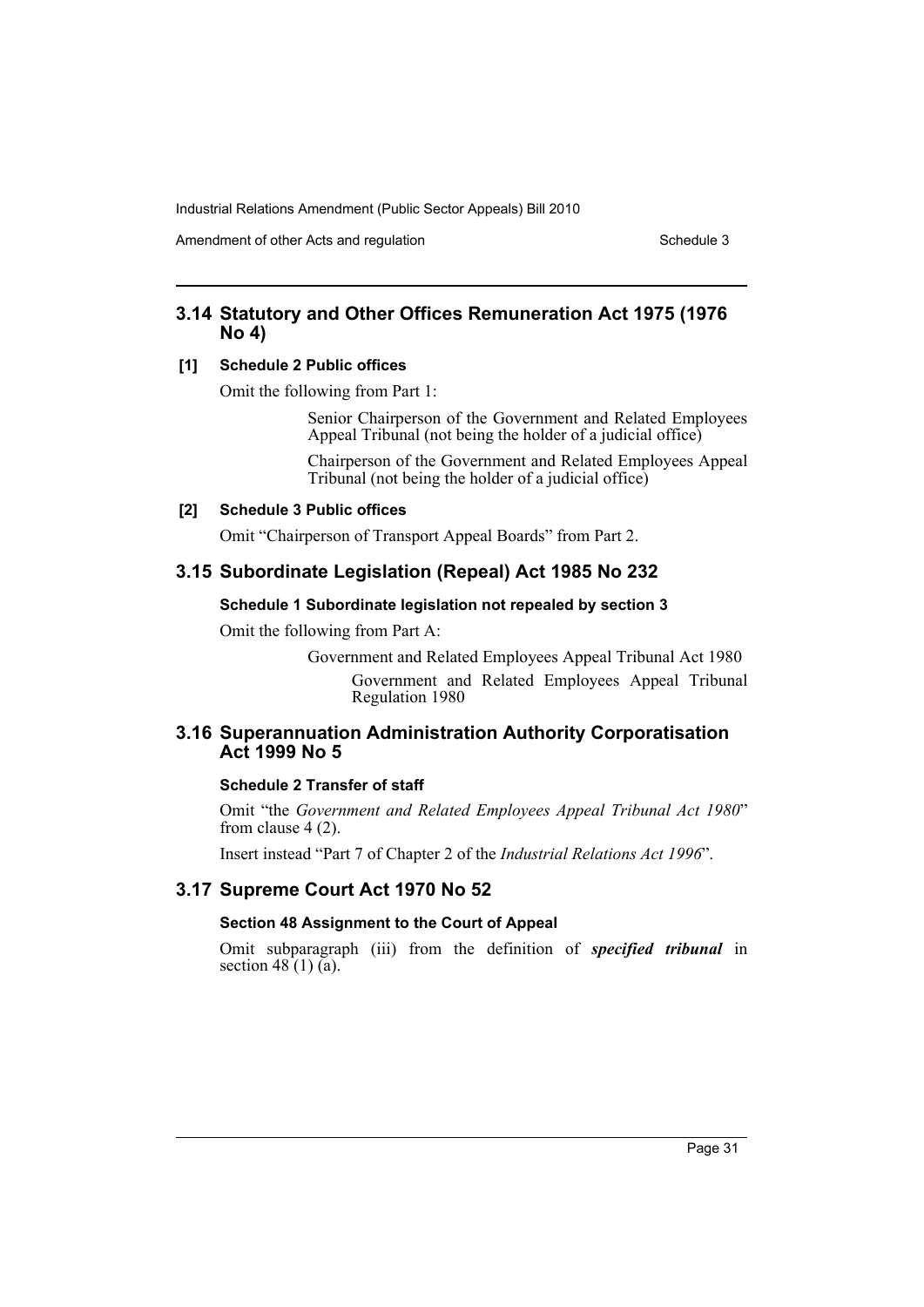Schedule 3 Amendment of other Acts and regulation

# **3.18 Teaching Service Act 1980 No 23**

#### **[1] Section 48 Appointments on probation**

Omit "Government and Related Employees Appeal Tribunal" from section 48 (5).

Insert instead "Industrial Relations Commission".

#### **[2] Section 62**

Omit the section. Insert instead:

#### **62 No appeal to Industrial Relations Commission**

The decision of the Director-General to appoint a person to a vacant senior position is not subject to appeal under Part 7 of Chapter 2 of the *Industrial Relations Act 1996*.

#### **[3] Section 76 Retirement or transfer of officers through invalidity or incapacity**

Omit "the *Government and Related Employees Appeal Tribunal Act 1980*" from section 76 (2).

Insert instead "Part 7 of Chapter 2 of the *Industrial Relations Act 1996*".

### **[4] Section 96 Evidence as to Education Gazette**

Omit "Government and Related Employees Appeal Tribunal".

Insert instead "Industrial Relations Commission under Part 7 of Chapter 2 of the *Industrial Relations Act 1996*".

# **3.19 Technical and Further Education Commission Act 1990 No 118**

#### **[1] Section 19 Legal proceedings not to be brought in respect of appointments etc**

Insert "(except Part 7 of Chapter 2 of that Act)" after "*Industrial Relations Act 1996*" in section 19 (1).

# **[2] Section 19 (4)**

Omit "the *Government and Related Employees Appeal Tribunal Act 1980*". Insert instead "Part 7 of Chapter 2 of the *Industrial Relations Act 1996*".